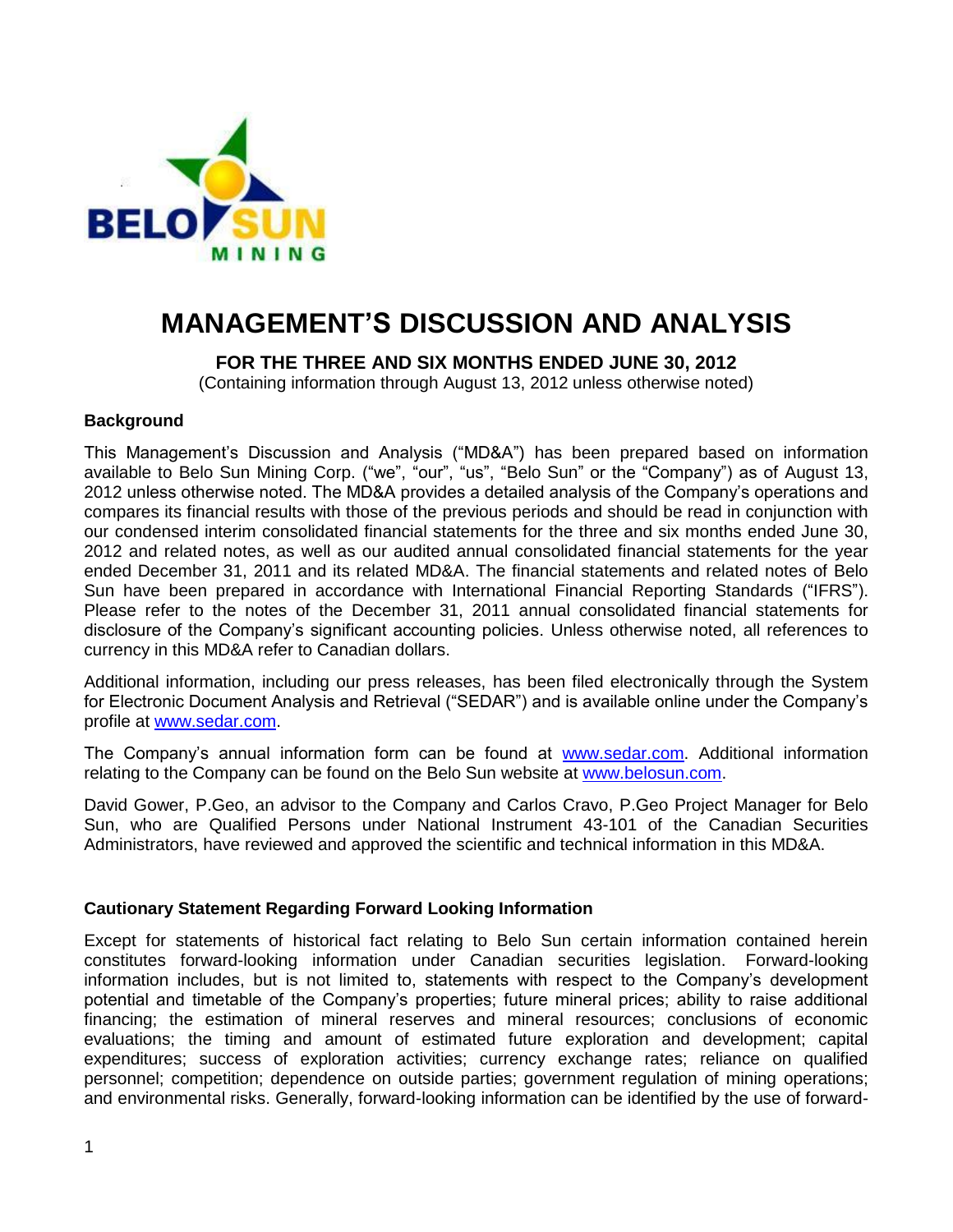looking terminology such as "plans", "expects" or "does not expect", "is expected", "budget", "scheduled", "estimates", "forecasts", "intends", "anticipates" or "does not anticipate", or "believes", or variations of such words and phrases or statements that certain actions, events or results "may", "could", "would", "might" or "will be taken", "occur" or "be achieved". Forward-looking information is based on the opinions and estimates of management as of the date such statements are made. Estimates regarding the anticipated timing, amount and cost of future exploration at the Volta Grande Gold Project are based on management expectations, exploration done to date and recommended programs, purchase orders placed by the Company to date, actual expenditures incurred, recent estimates of exploration costs and other factors that are set out herein. Forward-looking information is subject to known and unknown risks, uncertainties and other factors that may cause the actual results, level of activity, performance or achievements of the Company to be materially different from those expressed or implied by such forward-looking information, including but not limited to risks related to: unexpected events and delays during construction; expansion and start-up; variations in mineral grade and recovery rates; revocation of government approvals; timing and availability of external financing on acceptable terms; ability to finalize required agreements for operations; actual results of current exploration activities; changes in project parameters as plans continue to be refined; future mineral prices; failure of equipment or processes to operate as anticipated; accidents, labour or community disputes and other risks of the mining industry. Although management of the Company has attempted to identify important factors that could cause actual results to differ materially from those contained in forward-looking information, there may be other factors that cause results not to be as anticipated, estimated or intended. There can be no assurance that such statements will prove to be accurate, as actual results and future events could differ materially from those anticipated in such statements. Accordingly, readers should not place undue reliance on forward-looking information. The Company does not undertake to update any forward-looking information, except in accordance with applicable securities laws.

# **Overview of the Company**

Belo Sun is a Canadian mineral exploration company with a portfolio of properties in Brazil including its principal project the Volta Grande Gold Project in Para State. Belo Sun's other properties are the Patrocinio Gold Project in Para State and the Rainbow Alexandrite Project in Goias State.

Highlights for the six months ended June 30, 2012:

- $\triangleright$  The Company's shares commenced trading on the Toronto Stock Exchange on February 16, 2012.
- $\triangleright$  The Company submitted an Environmental Impact Assessment for the Volta Grande gold project, covering the necessary monitoring and environmental studies required for the preliminary licensing for the project. The Company expects the preliminary license to be issued in the fourth quarter of 2012.
- $\triangleright$  The Company raised \$10,610,820 during Q1-2012 from the exercise of 21,515,600 warrants exercisable at \$0.50 that were due to expire on March 3, 2012.
- $\triangleright$  The Company announced an updated resource estimate in April 2012 which includes the results from an additional 112 diamond drill holes to February 29, 2012 since the previously announced mineral resource estimate in January 2012. Measured and Indicated mineral resources within the projected open pit are estimated to be 2.85 million ounces at an average grade of 1.69 g/t gold, a 28% increase from the January 2012 estimate. Inferred mineral resources within the projected open pit are estimated to be 1.97 million ounces at an average grade of 1.70 g/t gold, representing a 28% increase in gold grade relative to the January 2012 estimate. This new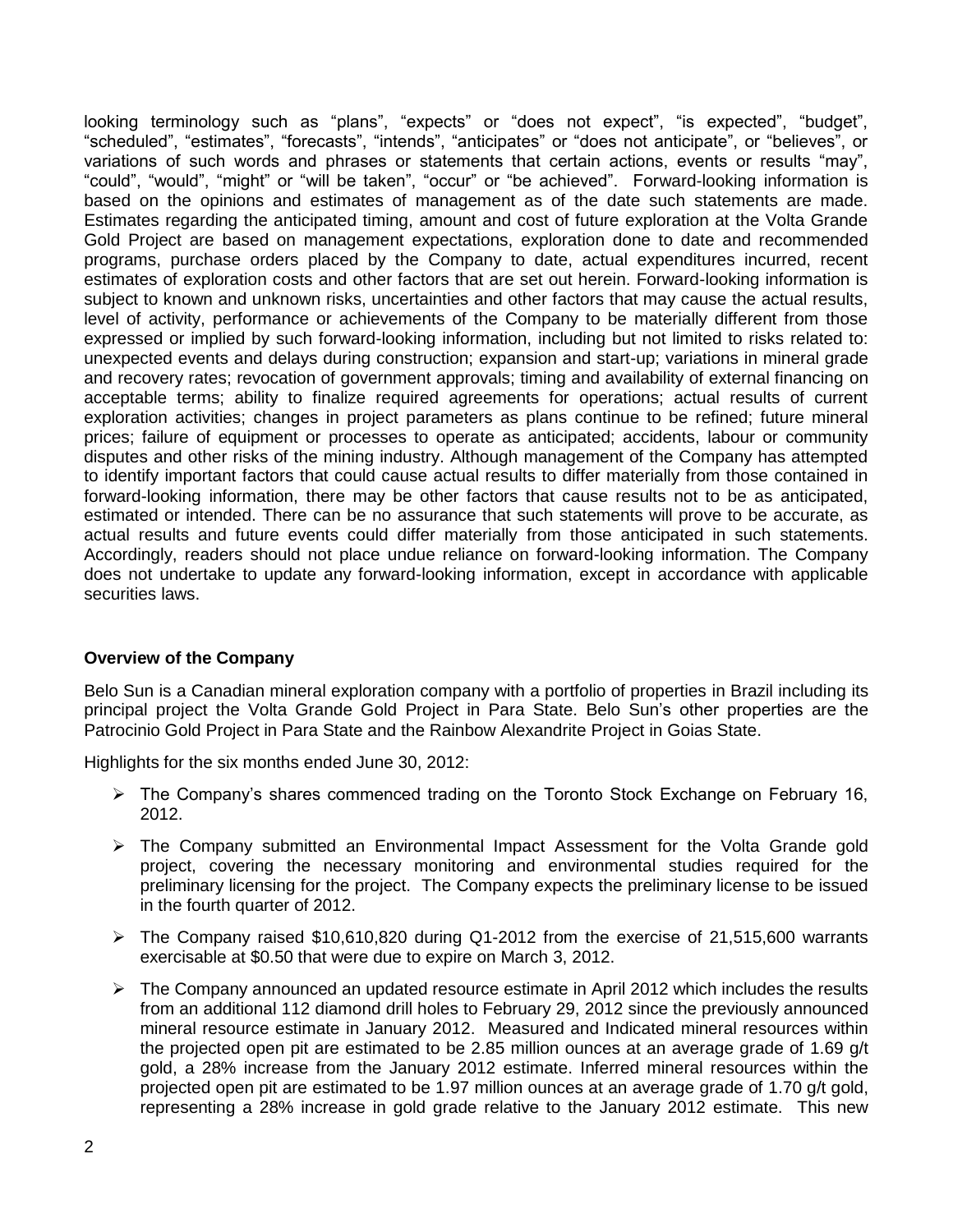mineral resource model will be the basis for a preliminary feasibility study currently being carried out, and expected to be completed during Q3-2012. (See press release dated April 25, 2012.)

- $\triangleright$  In May, the Company acquired surface rights for an area covering 1,734 hectares, which was comprised of three distinct properties – *Fazenda Galo de Ouro* covering 824.8 hectares, *Fazenda Ouro Verd*e covering 503.6 hectares and *Fazenda Ressaca* covering 405.9 hectares. The Company has also purchased all structures and other facilities located on the properties. The surface area acquired includes the entire known Volta Grande deposits of Ouro Verde and Grota Seca as well as potential sites for certain of the mining and process facilities that will be required for the future operation of the property.
- $\triangleright$  In July 2012, the Company released a technical report which includes a mineral resource estimate for the South Block adding Inferred mineral resources of 357,000 ounces at an average grade of 2.75 g/t gold.

The mineral exploration business is risky and most exploration projects will not become mines. The Company may offer an opportunity to a mining company to acquire an interest in a property in return for funding all or part of the exploration and development of the property. For the funding of property acquisitions and exploration that the Company conducts, the Company depends on the issuance of shares from treasury to investors. These stock issuances depend on numerous factors including a positive mineral exploration environment, positive stock market conditions, a company's track record and the experience of management.

The Company's financial statements have been prepared in accordance with IFRS applicable to a going concern. Accordingly, they do not give effect to adjustments that would be necessary should the Company be unable to continue as a going concern and therefore be required to realize its assets and liquidate its liabilities and commitments in other than the normal course of business and at amounts different from those in the accompanying financial statements.

# **Outlook**

Belo Sun's principal focus is the Volta Grande Gold Project. The Volta Grande Gold Project has a National Instrument 43-101 compliant estimated measured and indicated mineral resource of 2,852,000 ounces of gold (52.45 million tonnes grading 1.69 grams per tonne gold) and an estimated inferred mineral resource of 2,322,000 ounces of gold (39.99 million tonnes grading 1.81 grams per tonne gold) based on 0.50-gram-per-tonne-gold cut off (see the Technical Report issued July 27, 2012).

Belo Sun has completed 163 drill holes (48,930 meters) at the Volta Grande Gold Project during the first six months of 2012. From April 2010 to June 2012 the Company completed 509 drill holes (138,488 meters).

Belo Sun is working on a pre-feasibility study for the Volta Grande gold project, which is expected to be completed by Q3-2012. Belo Sun intends to complete a definitive feasibility study for the project by Q1- 2013. In this context, Belo Sun is planning the programs set out for the Volta Grande Project as follows:

 $\triangleright$  Continued exploration drilling on the Ouro Verde and Grota Sêca deposits to delineate possible extensions of mineralization along strike and down dip as well as infill drilling on a grid spacing of about 50 metres by 50 metres across identified areas of mineralization. Approximately 60,000 metres of drilling will be required;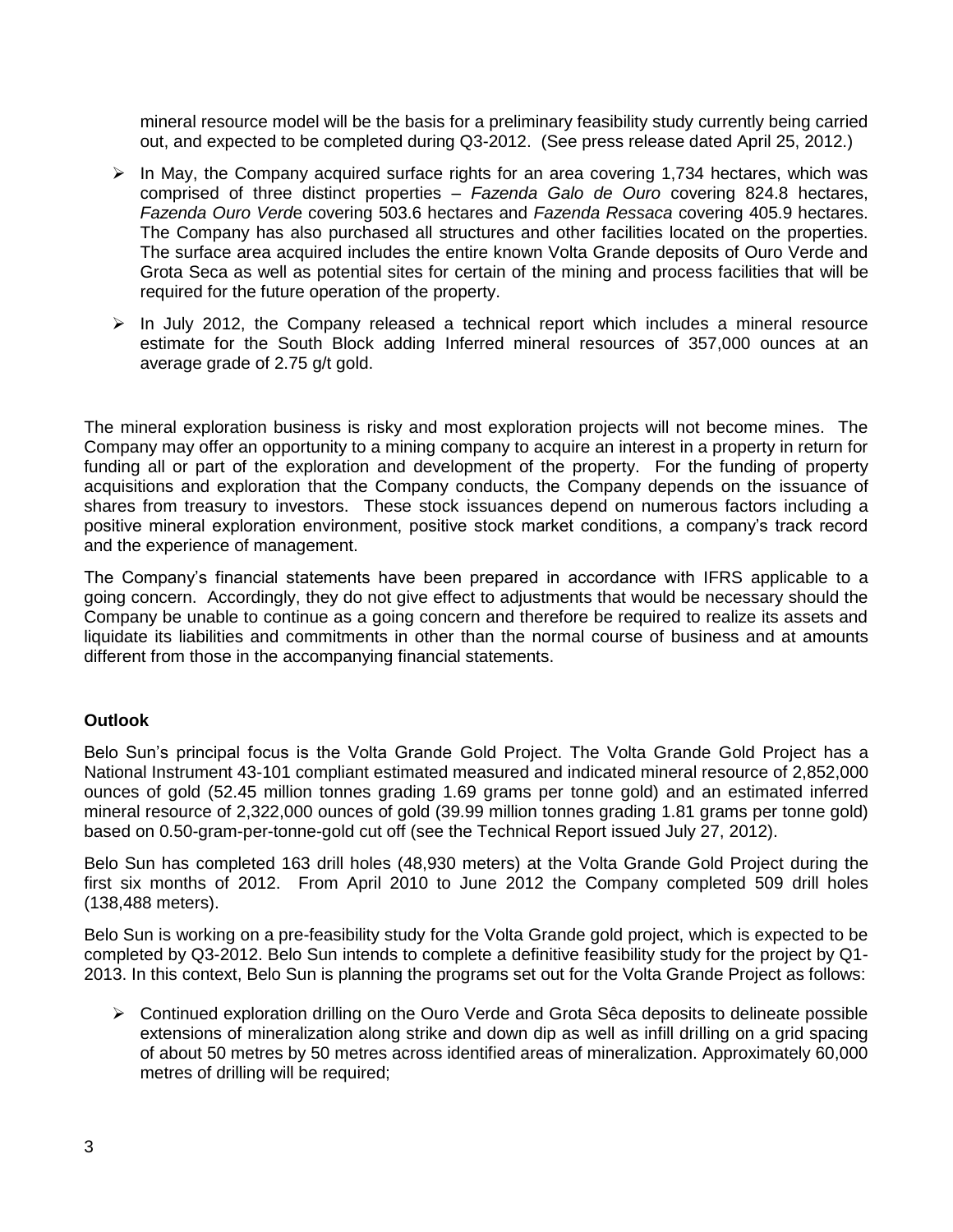- $\triangleright$  Perform geological and structural studies to improve the understanding of the controls on the distribution of the gold mineralization in the area. These studies will be facilitated recovering oriented core;
- $\triangleright$  Continued exploration over South Block to identify new gold mineralization and to investigate existing gold showings at depth to support mineral resource estimation; and
- $\triangleright$  Regional exploration programs (including newly acquired permits) such as high resolution airborne geophysical surveys (magnetic and electromagnetic).

## **Summary of Quarterly Results**

The following is a summary of the Company's financial results for the eight most recently completed quarters:

|                                         | 30-Jun         | 31-Mar         | 31-Dec        | 30-Sep         | 30-Jun        | 31-Mar        | 30-Dec          | 30-Sep        |
|-----------------------------------------|----------------|----------------|---------------|----------------|---------------|---------------|-----------------|---------------|
|                                         | 2012           | 2012           | 2011          | 2011           | 2011          | 2011          | 2010            | 2010          |
| Net (loss)                              | (\$16,823,928) | (\$10,191,667) | (\$8,042,719) | (\$11,678,884) | (\$8,711,105) | (\$4,437,251) | $(\$3,327,295)$ | (\$2,797,719) |
| Net loss per share                      | (\$0.07)       | (\$0.05)       | (\$0.04)      | (\$0.06)       | (\$0.04)      | (\$0.03)      | (\$0.03)        | (\$0.02)      |
| <b>Working Capital*</b>                 | \$16,223,478   | \$33,517,505   | \$30,576,636  | \$38,885,845   | \$49,955,689  | \$52,374,800  | \$6,157,334     | \$2,714,565   |
| <b>Total Assets</b>                     | \$29,380,281   | \$38,272,507   | \$34,504,425  | \$44,925,143   | \$53,606,410  | \$55,897,308  | \$8,391,615     | \$4,982,222   |
| <b>Total Non-current</b><br>Liabilities | \$28,622       | \$7,091        | \$20,663      | \$27,522       | \$42,189      | \$58,103      | \$47,828        | \$49,763      |

\* Working Capital is defined as current assets minus current liabilities

# Factors Affecting Comparability of Quarters

Results of operations can vary significantly as a result of a number of factors. The Company's level of activity and expenditures during a specific quarter are influenced by the level of working capital, the availability of external financing, the time required to gather, analyze and report on geological data related to its properties and the nature of activity, and the number of personnel required to advance each individual project.

In addition, the granting of stock options in a particular quarter gives rise to stock-based compensation expense. In the second quarter of 2012, the Company recorded stock-based compensation expense of \$3,876,200 (Q1-2012 – \$2,749,200, Q4-2011 – Nil, Q3-2011 – Nil, Q2-2011 – \$4,380,758, Q1-2011 – Nil, Q4-2010 – \$447,000, Q3-2010 – \$567,470). Exploration expenditures during quarters vary and can cause earnings to fluctuate. In the second quarter of 2012, the Company recorded exploration and evaluation expenses (including engineering studies) of \$9,750,813 (Q1-2012 – \$7,365,317, Q4-2011 –  $$7,100,783;$  Q3-2011 – \$9,997,723; Q2-2011 – \$4,016,818; Q1-2011 – \$3,304,542, Q4-2010 – \$2,302,616, Q3-2010 – \$1,923,414). During Q1 and Q2-2012, the Company incurred costs in relation to feasibility and geophysical studies, in addition to additional drilling to expand the mineral resource estimate. During Q3-2011, the Company completed an extensive infill drilling program and extended the program into Q4-2011.

Also contributing to fluctuating quarterly net (loss) are changes in foreign exchange rates. The Company holds a large portion of its monetary assets and liabilities in Brazil and therefore changes in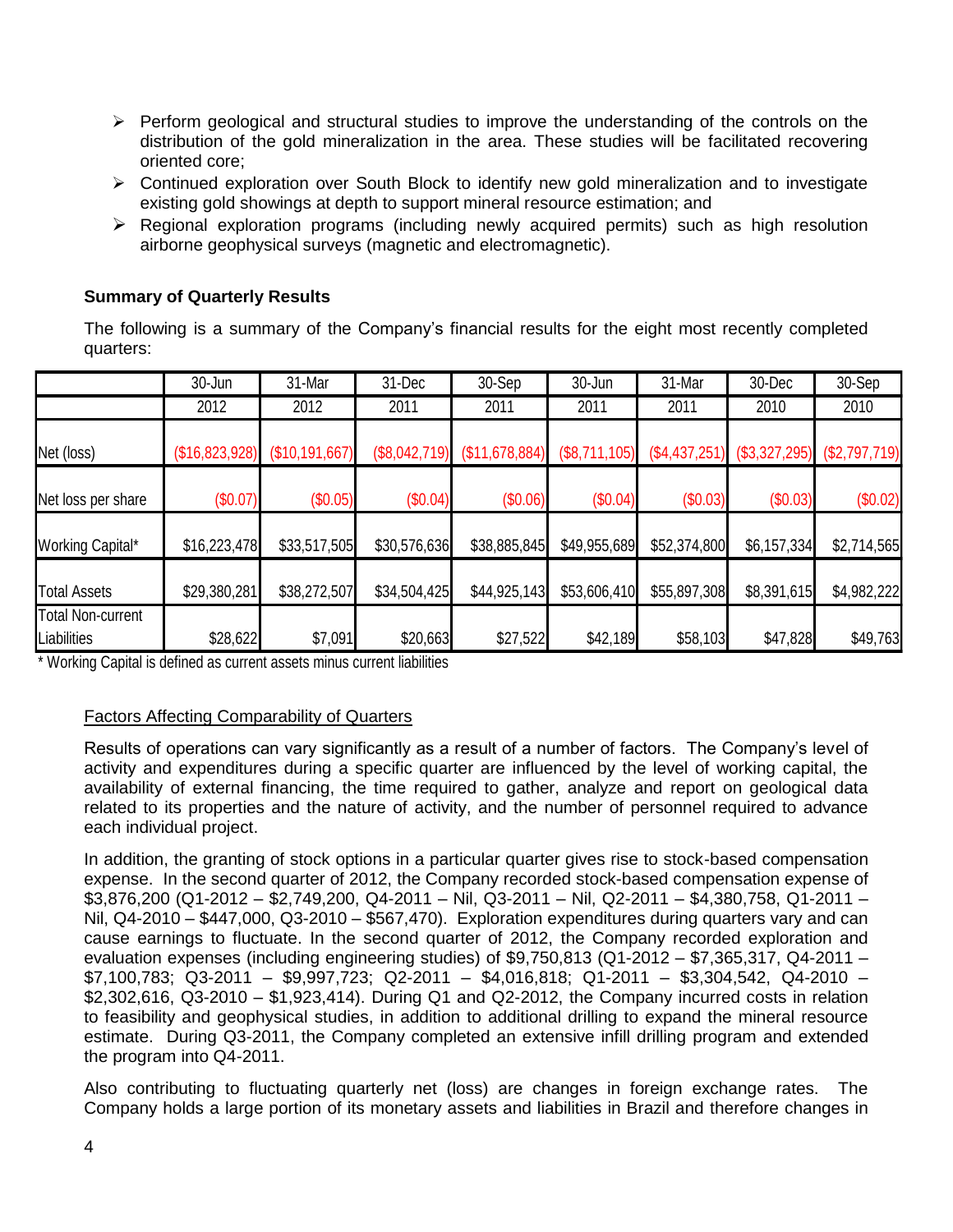the rate of exchange between the Brazilian Real, United States dollar and the Canadian dollar result in reported gains and losses on foreign currency fluctuations.

## **Results of Operations – Financial**

The following is a discussion of the results of operations of the Company for the three and six months ended June 30, 2012. They should be read in conjunction with our condensed interim consolidated financial statements for the three and six months ended June 30, 2012 and related notes.

For the quarters ended:

|                                     |  | Three Months Ended June 30, |    |            |  |  |
|-------------------------------------|--|-----------------------------|----|------------|--|--|
|                                     |  | 2012                        |    | 2011       |  |  |
| Net loss                            |  | 16,823,928                  | \$ | 8,711,105  |  |  |
| Interest income                     |  | (353, 952)                  |    | (263, 709) |  |  |
| Management fees to directors        |  | 278,007                     |    | 16,486     |  |  |
| Salaries, wages and consulting fees |  | 1,636,196                   |    | 209,796    |  |  |
| Professional fees                   |  | 41,200                      |    | 44,768     |  |  |
| General and administration          |  | 425,109                     |    | 408,284    |  |  |
| Amortization                        |  | 51,755                      |    | 26,272     |  |  |
| Share-based payments                |  | 3,876,200                   |    | 4,380,758  |  |  |
| Exploration and evaluation expenses |  | 9,086,934                   |    | 3,501,821  |  |  |
| <b>Engineering studies</b>          |  | 663,879                     |    | 514,997    |  |  |
| Loss/(gain) on foreign exchange     |  | 1,119,739                   |    | (128, 368) |  |  |
| (Gain) on sale of capital assets    |  | (1, 139)                    |    |            |  |  |

For the three months ended June 30, 2012, the Company recorded a net loss of \$16,823,928 (\$0.07 per share) compared to a net loss of \$8,711,105 (\$0.04 per share) for the three months ended June 30, 2011. The larger loss is attributable primarily to higher exploration and evaluation expenses, including engineering studies, and salaries, wages and consulting fees.

Salaries, wages and consulting fees are higher in Q2-2012 compared to Q2-2011 as a result of performance bonuses granted during Q2-2012.

Exploration and evaluation expenses, including engineering studies, were \$9,750,813 for the three months ended June 30, 2012 compared to \$4,016,818 for the three months ended June 30, 2011. In Q2-2012, the Company continued actively exploring its Volta Grande Gold Project completing approximately 101 drill holes (30,224 metres), working on environmental technical studies and a preliminary feasibility study.

Interest income was \$353,952 for the three months ended June 30, 2012 compared to \$263,709 for the three months ended June 30, 2011.

Share-based payments was \$3,876,200 for the three months ended June 30, 2012 in relation to the 4,770,000 stock options granted or to be granted to directors, officers, employees and consultants of the Company. During Q2-2011, 4,922,000 stock options were granted for a charge of 4,380,758 to stock-based compensation expense.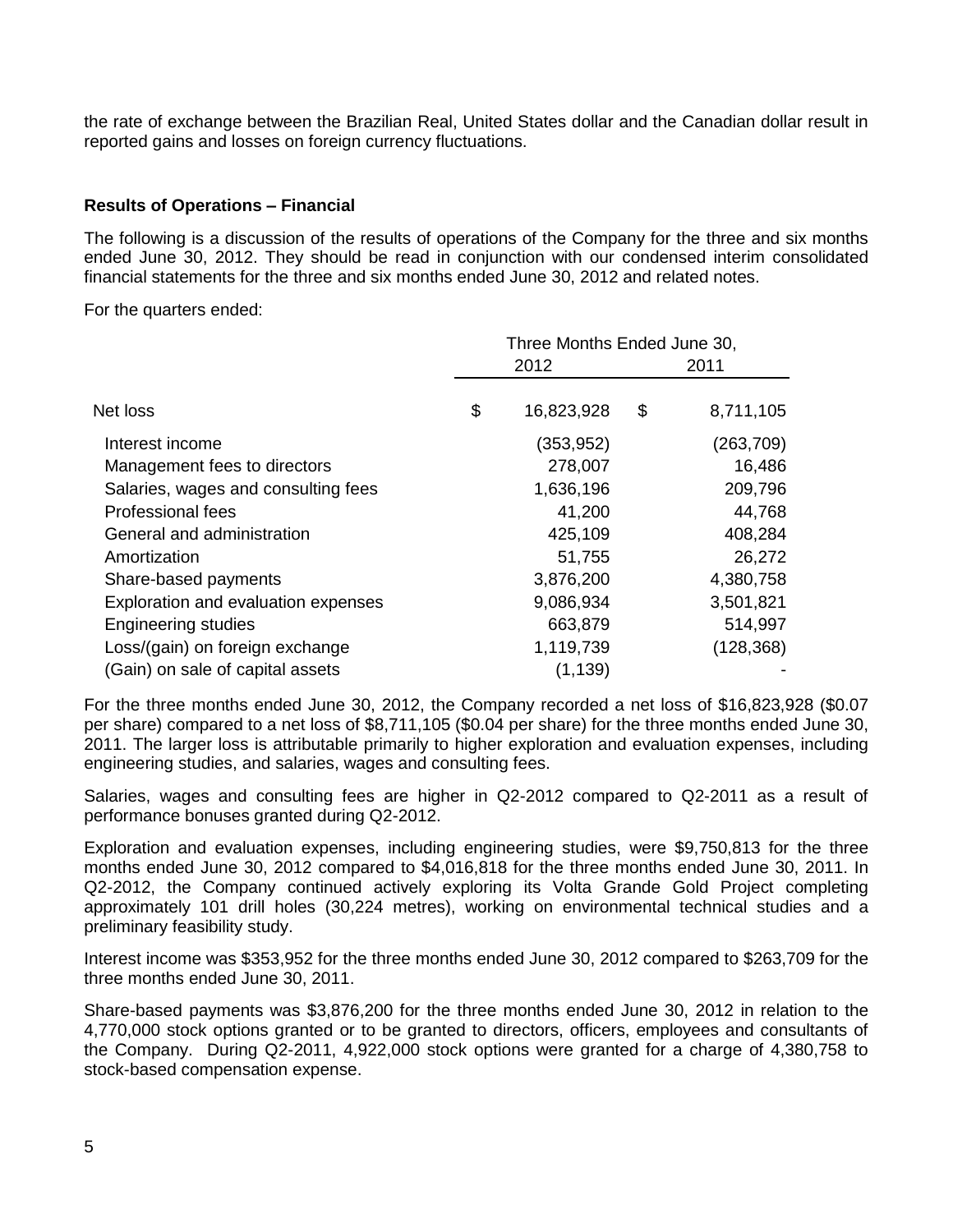The Company also recognized a foreign exchange loss of \$1,119,739 during Q2-2012 (Q2-2011 – a gain of \$128,368). The US dollar strengthened throughout the current quarter and a large portion of net assets are held in Brazilian Reais resulting in this loss.

During the three months ended June 30, 2012, the Company spent \$10,666,385 on operations, raised \$233,804 from the exercise of options, paid lease obligations of \$17,958 and purchased capital assets of \$4,363,980. In particular, the Company acquired a significant land package during Q2-2012. During the three months ended June 30, 2011, the Company spent \$4,372,610 on operations, raised \$2,269,480 from the exercise of warrants and options, acquired lease obligations of \$17,734, and incurred \$195,018 in capital asset expenditures.

For the periods ended:

|                                     | Six months ended June 30, |            |    |            |  |
|-------------------------------------|---------------------------|------------|----|------------|--|
|                                     | 2012                      |            |    | 2011       |  |
| Net loss                            | \$                        | 27,015,595 | \$ | 13,148,356 |  |
| Interest income                     |                           | (770, 596) |    | (352, 299) |  |
| Management fees to directors        |                           | 371,009    |    | 199,465    |  |
| Salaries, wages and consulting fees |                           | 1,952,682  |    | 859,137    |  |
| <b>Professional fees</b>            |                           | 42,190     |    | 65,491     |  |
| General and administration          |                           | 1,110,143  |    | 801,047    |  |
| Amortization                        |                           | 96,189     |    | 53,502     |  |
| Share-based payments                |                           | 6,617,500  |    | 4,380,758  |  |
| Exploration and evaluation expenses |                           | 13,892,214 |    | 6,644,460  |  |
| <b>Engineering studies</b>          |                           | 3,223,916  |    | 676,900    |  |
| Loss/(gain) on foreign exchange     |                           | 481,487    |    | (180, 105) |  |
| (Gain) on sale of capital assets    |                           | (1, 139)   |    |            |  |

For the six months ended June 30, 2012, the Company recorded a net loss of \$27,015,595 (\$0.12 per share) compared to a net loss of \$13,148,356 (\$0.07 per share) for the six months ended June 30, 2011. The larger loss is attributable primarily to higher exploration and evaluation expenses, including engineering studies, higher share-based payments and higher salaries, wages and consulting fees.

Salaries, wages and consulting fees are higher in 2012 compared to 2011 primarily as a result of higher performance bonuses granted during 2012 compared to 2011. There were also additional consultants joining the Company during 2012, including the Company's Vice President, Engineering.

General and administration costs were higher during 2012 compared to 2011 primarily as a result of the Company's graduation to the TSX and the consequent listing fees charged.

Exploration and evaluation expenses, including engineering studies, were \$17,116,130 for the six months ended June 30, 2012 compared to \$7,321,360 for the six months ended June 30, 2011. In 2012, the Company continued actively exploring its Volta Grande Gold Project completing approximately 163 drill holes (48,930 metres), working on environmental technical studies and a preliminary feasibility study.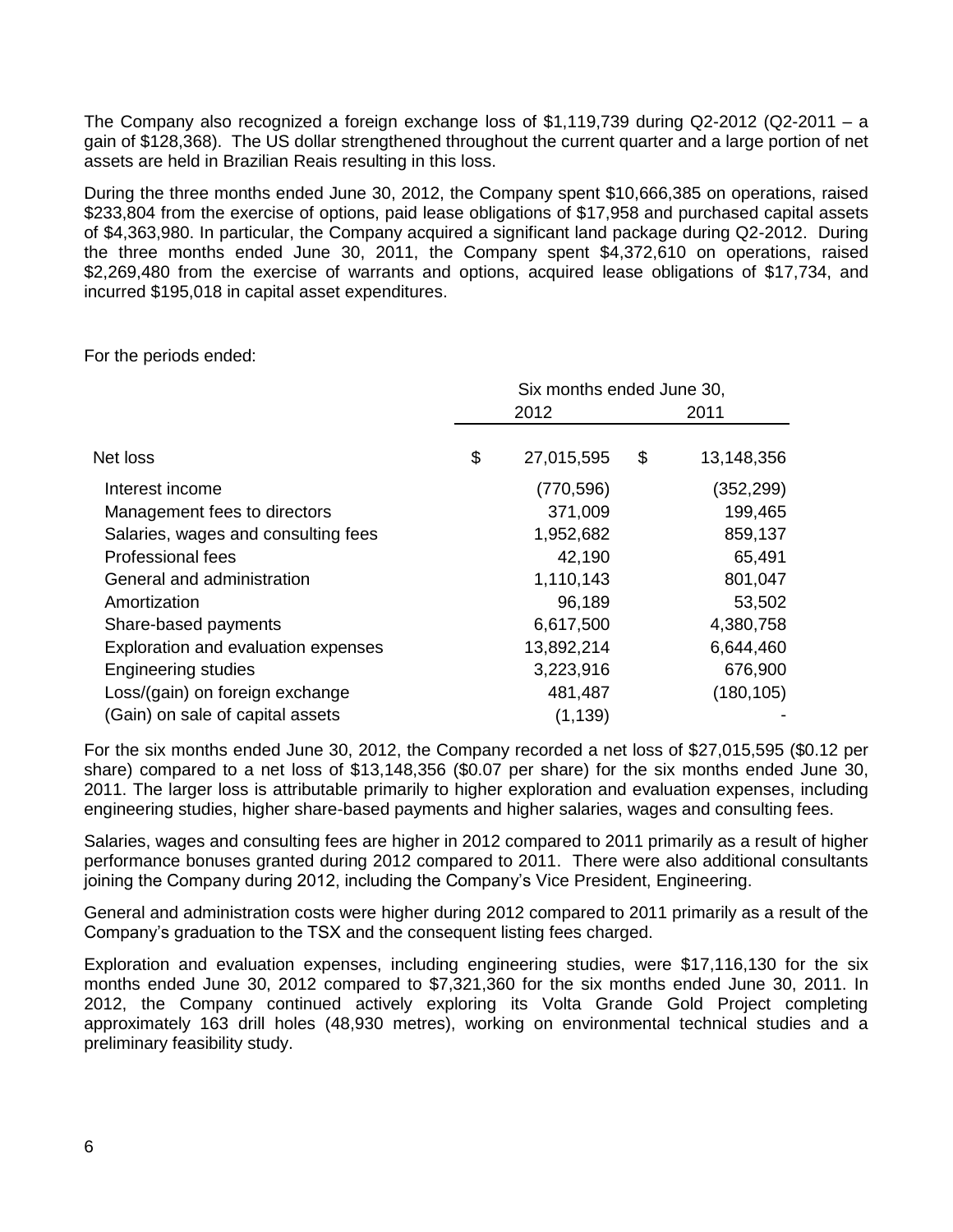Interest income was \$770,596 for the six months ended June 30, 2012 compared to \$352,299 for the six months ended June 30, 2012. The Company held higher cash during 2012 compared to 2011 on which interest income was earned.

Share-based payments was \$6,617,500 for the six months ended June 30, 2012 in relation to the 8,240,000 stock options granted or to be granted to directors, officers, employees and consultants of the Company. During 2011, 4,922,200 stock options were granted resulting in \$4,380,758 in sharebased payments expense.

The Company also recognized a foreign exchange loss of \$481,487 during 2012 (2011 – a gain of \$180,105). The US dollar strengthened throughout the six month period and a large portion of net assets are held in Brazilian Reais resulting in this loss.

During the six months ended June 30, 2012, the Company spent \$17,922,108 on operations, raised \$11,005,404 from the exercise of warrants and options, paid lease obligations of \$41,709 and purchased capital assets of \$5,053,699. During the six months ended June 30, 2011, the Company spent \$7,912,956 on operations, raised \$48,326,058 from the issuance of shares in a financing, raised \$4,555,570 from the exercise of warrants and options, acquired lease obligations of \$17,734, and incurred \$307,466 in capital asset expenditures.

# **Liquidity and Capital Resources**

Given the nature of the Company's operations, the most relevant financial information relates primarily to current liquidity, solvency and planned expenditures. The Company's financial success will be dependent upon the development of a property that leads to the discovery of economically recoverable reserves. Such development may take years to complete and the amount of resulting income, if any, is difficult to determine.

The Company currently has negative operating cash flow and finances its mineral exploration activities through equity financing. The Company's financial success will be dependent on the economic viability of its mineral exploration properties and the extent to which it can establish economic reserves and operations.

The Company had working capital of \$16,223,478 as at June 30, 2012 (December 31, 2011 - \$30,575,636) including cash and cash equivalents of \$22,075,403 (December 31, 2011 - \$32,415,945). None of the cash equivalents are invested in asset-backed securities.

The Company is currently focusing its efforts on the Volta Grande Gold Project.

#### Exercise of Warrants and Options

During the six months ended June 30, 2012, 22,206,200 warrants and options were exercised for proceeds of \$11,005,404.

#### Long Term Investment

The investment consists of a term deposit of 1,042,411 Reais (December 31, 2011 – 1,005,805 Reais), including accrued interest, to fund potential amounts owing to Companhia de Pesquisa de Recoursos Minerais ("CPRM"). The term deposit matures on April 22, 2013 and bears interest at a floating rate of approximately 7.89% (December 31, 2010 – 10.2%).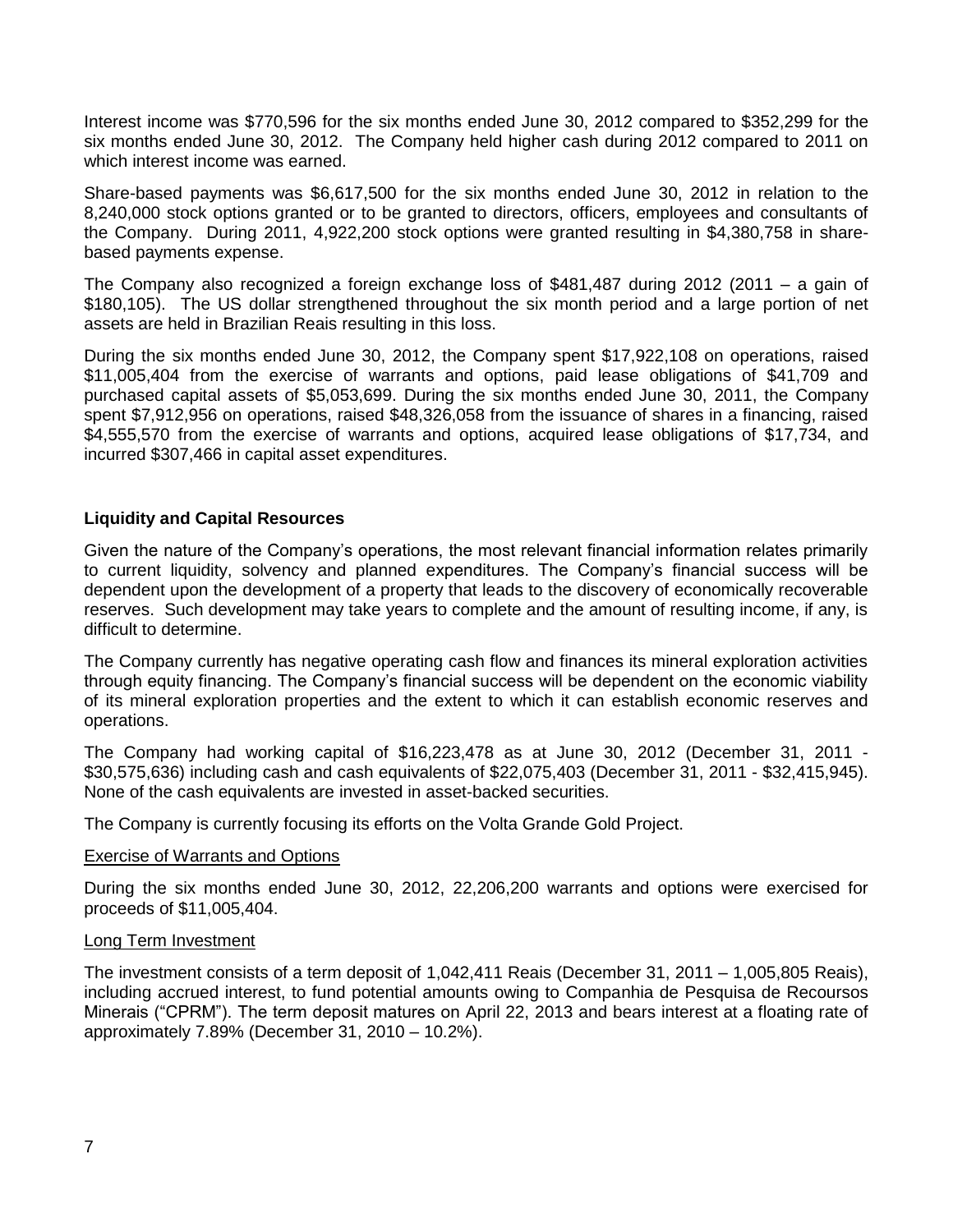# Currency Risk

The Company operates internationally and is exposed to foreign exchange risk as certain expenditures are denominated in non-Canadian dollar currencies. Foreign exchange risk is predominantly to the United Stated dollar and Brazilian Real.

A strengthening of \$0.01 in the United States dollar against the Brazilian Reais would have decreased net income by approximately \$85,000 for the six months ended June 30, 2012 (June 30, 2011 - \$130,000). A strengthening of \$0.01 in the Canadian dollar against the United States dollar would have decreased accumulated other comprehensive income by approximately \$42,000 for the six months ended June 30, 2012 (June 30, 2011 - \$83,000). At June 30, 2012, one Canadian dollar was equal to 1.0181 United States dollars (June 30, 2011 – 1.0368) and one Canadian dollar was equal to 1.9716 Brazilian Reais (June 30, 2011 – 1.6179).

|                                          | <b>Brazilian Reais</b> United States Dollar |   |       |
|------------------------------------------|---------------------------------------------|---|-------|
| Cash                                     | \$<br>19,036,797                            | S | 5,741 |
| Accounts receivable and prepaid expenses | 651,486                                     |   |       |
| Long term investment                     | 1,042,411                                   |   |       |
| Accounts payable                         | (12, 141, 292)                              |   | (511) |
| Lease payable                            | (130, 212)                                  |   |       |
|                                          | \$<br>8,459,189                             | S | 5,230 |

As at June 30, 2012 the monetary balances in non-Canadian dollar currencies are as follows:

# **Capital Risk Management**

The Company includes cash and equity, comprised of issued common shares, share-based payment reserve, warrants and deficit, in the definition of capital. The Company's objectives when managing capital is to maintain its ability to continue as a going concern in order to provide returns for shareholders and benefits for other stakeholders.

The Company manages its capital structure and makes adjustments to it based on the funds available to the Company in order to support the acquisition and exploration of mineral properties. The Board of Directors does not establish quantitative return on capital criteria for management but rather relies on the expertise of the Company's management and consultants to sustain future development of the business.

The Company's properties are in the exploration stage and, accordingly, the Company is dependent upon external financings to fund activities. In order to carry out planned exploration and pay for administrative costs, the Company will spend its existing working capital and raise the additional funds required.

Management reviews its capital management approach on an ongoing basis and believes that this approach is reasonable given the relative size of the Company. There were no changes in the Company's approach to capital management during the six months ended June 30, 2012. The Company is not subject to externally imposed capital requirements.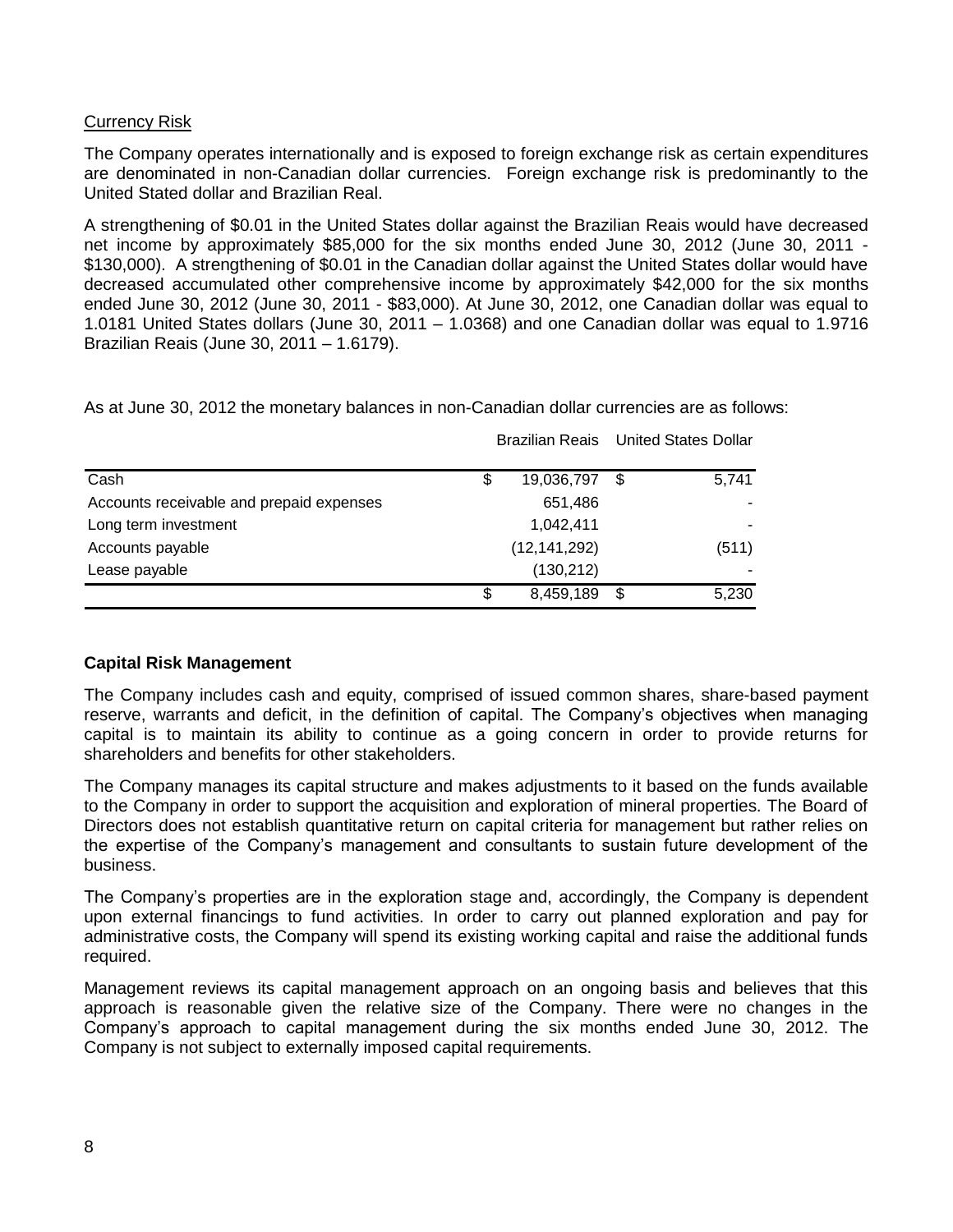# **Commitments**

## Long Term Investment

The Company maintains an interest bearing term deposit to cover the future royalty payments. There has been no production at Volta Grande thus no royalties payable and no amounts were withdrawn by the CPRM.

## Management Contract Commitments

The Company is party to certain management contracts. These contracts require that additional payments of up to \$4,200,000 be made upon the occurrence of certain events such as a change of control. Minimum commitments remaining under these contracts were approximately \$536,000, all due within one year.

## Environmental Commitments

The Company's mining and exploration activities are subject to various federal, provincial and international laws and regulations governing the protection of the environment. These laws and regulations are continually changing and generally becoming more restrictive. The Company conducts its operations so as to protect public health and the environment and believes its operations are materially in compliance with all applicable laws and regulations. The Company has made, and expects to make in the future, expenditures to comply with such laws and regulations.

The only capital resource of the Company is the plant, property and equipment at \$6,122,202 (net book value).

# **Results of Operation - Exploration**

# VOLTA GRANDE PROPERTY

Volta Grande, the Company's primary focus, is an advanced-stage exploration project located in Para State, Brazil where an indicated and inferred gold resource has been delineated by the Company. The mineral resource is comprised of 2,852,000 measured and indicated ounces of gold (52.45 million tonnes grading 1.69 g/t gold) and 2,322,000 inferred ounces of gold (39.99 million tonnes grading 1.81 g/t gold) using a 0.50 g/t gold cut-off (see the Technical Report issued July 27, 2012).

#### Agreement

In 2005, the Company signed an agreement modifying the terms of the acquisition of a 100 percent interest in the Volta Grande Gold Property located in the Para State, approximately 60 kilometres southwest of the city of Altamira in northern Brazil (the "Volta Grande Property"). Under the original terms of the contract signed in 2004, the Company was to pay US\$3 million over four years. Under the modified agreement the Company agreed to pay to the Vendor a total of US\$600,000 which was paid in 2006. The transfer of title to the Volta Grande Property occurred following the arrangements with CPRM, whereby the Company has committed to pay CPRM 3,740,000 Reais if a mineable deposit is defined on the Volta Grande Property. Payments would begin two years following production and could be paid over ten years on a quarterly basis. As security, the Company had purchased a term deposit of 3,740,000 Reais.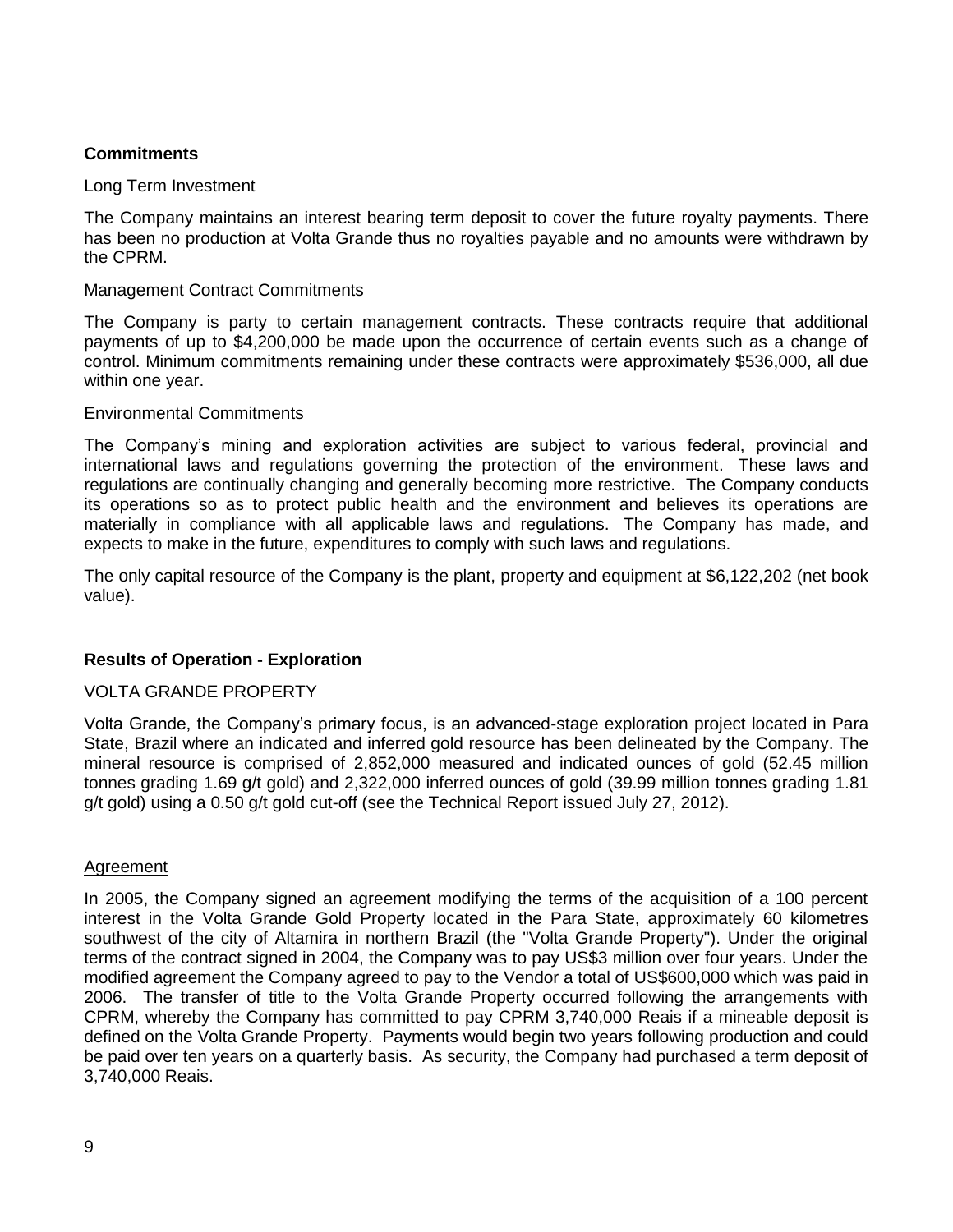In March 2008, the Company successfully renegotiated the agreement with CPRM. Under the new terms, CPRM released to the Company 3,525,087 Reais of the total term deposit of 4,273,087 Reais held in security to cover the Company's debt owed to CPRM. In addition the Company allocated the balance of the original term deposit that was not released, amounting to 748,000 Reais, to be retained in an interest bearing term deposit to cover future royalty payments. There has been no production at Volta Grande resulting in no royalties payable and no amounts were withdrawn by the CPRM.

## **Background**

The 100% owned Volta Grande Gold Project is located approximately 60 kilometres southwest of the town of Altamira (pop. 100,000) in the northern region of Para State. The geological setting (*Tres Palmeiras greenstone belt*) at the project areas is part of the same sequences present in the Carajas "World Class" mineral province.

Gold mineralization was identified at numerous sites in the 1990s by past operators TVX Gold Inc. (now part of Kinross) and Battle Mountain Exploration (now part of Newmont). Historical drilling by these companies included more than 27,000 meters of combined core, auger, and reverse circulation drilling and several thousand channel and soil samples. Preliminary metallurgical work indicated that Volta Grande mineralization is amenable to conventional milling and cyanidation process methods, with gold recoveries of up to 95% in bottle roll tests.

The shear-hosted mineral resource at Volta Grande is contained in three main areas (Ouro Verde and Grota Seca at the North Block and the South Block), all of which have development in the form of artisanal workings into them. Within these areas, there are numerous narrow zones of high-grade gold mineralization, with potential for expansion along strike and at depth. There is also potential for the discovery of additional mineralized zones within the large alteration envelope in the host intrusive which has been traced for more than three kilometers along strike. Two types of gold mineralization are present: primary gold in intrusive rocks and secondary gold in an extensive saprolitic zone overlying the primary mineralization.

Roscoe Postle Associates Inc ("RPA") (formerly Scott Wilson Roscoe Postle Associates Inc.) reported that "there is potential for high grade shoots that may extend to depths of at least 200 meters or 300 meters below the surface, based on analogy with other Precambrian shear zone hosted gold deposits in Brazil." The property has been mined historically by garimpeiros (artisanal miners) for several decades using both open pit and underground mining methods with several shafts of 80 to 200 meters along high-grade veins. Grab samples from these shafts have assayed as high as 474.9 g/t gold.

# Recent Developments

# Drill Program and Assay Highlights

Belo Sun has completed 509 drill holes at the Volta Grande Gold Project since April 2010. The drilling program was designed to upgrade the mineral resource designation in support of a planned feasibility study and expand the existing mineral resource estimate. The Company's updated mineral resource statement incorporates results from core boreholes to February 29, 2012 for the Ouro Verde and Groto Seca deposits, and results from core boreholes to May 1, 2012 for the South Block deposit.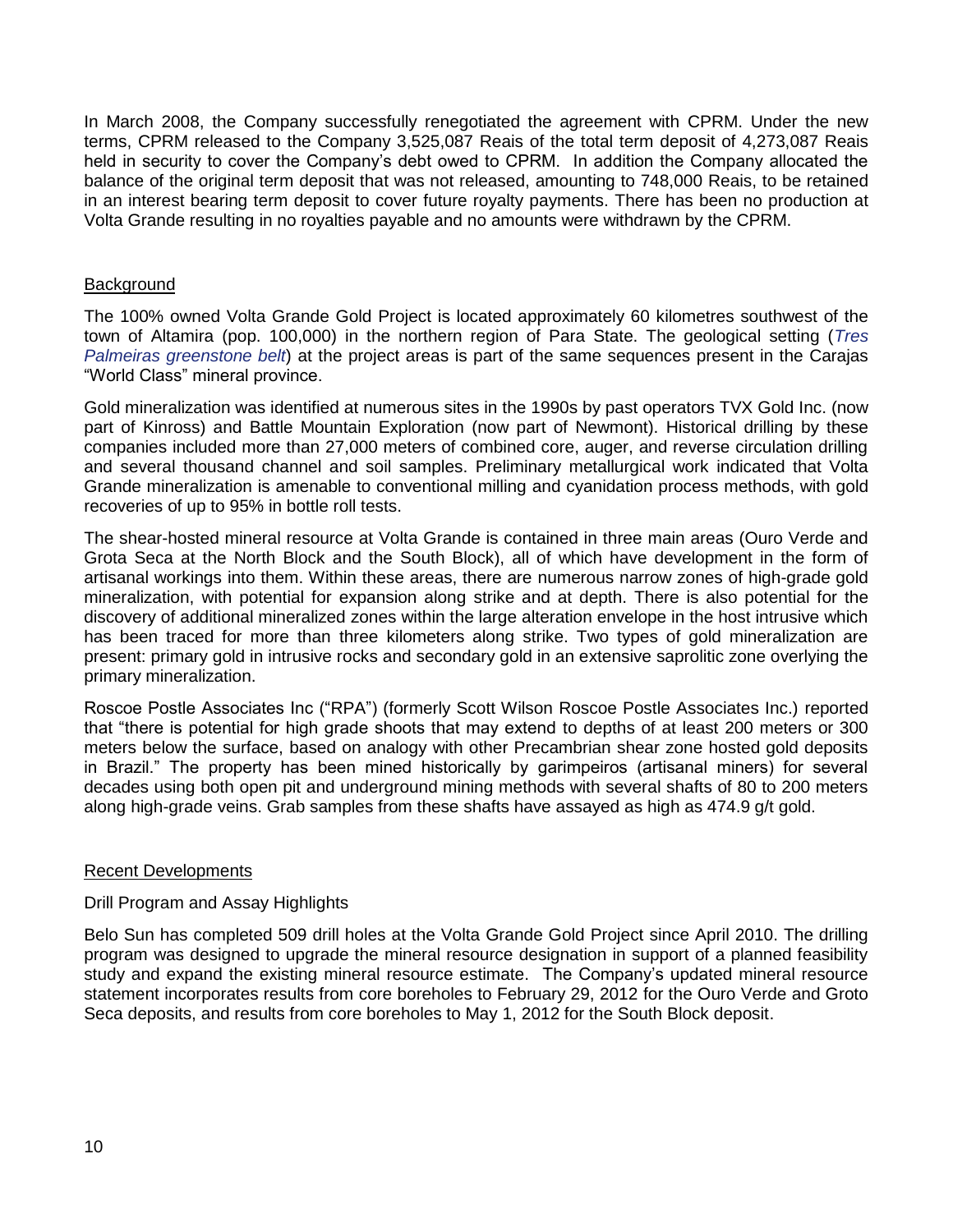# Drilling highlights from 2012 include:

Ouro Verde

- Hole VVGD-270 located 150 meters from the edge of the drill intercepts modeled on the April 2011 mineral resources update has intersected multiple high grade mineralized zones including 4.00 meters grading 20.88 g/t Au (from 73.25 m depth) and 19.65 meters grading 4.73 g/t Au including 12.20 meters grading 6.80 g/t Au (from 181.00 m depth). (See press release dated January 4, 2012.)
- > Significant down dip intercepts in hole VVGD-234 include 59.30 meters grading 2.59 g/t Au (from 216.70 m depth) including 21.40 meters grading 4.06 g/t Au. (See press release dated January 4, 2012.)
- VVGD-201 intersected 24.00 meters grading 3.68 g/t Au (from 18.00 m depth) including 10.00 meters grading 8.13 g/t Au. (See press release dated January 4, 2012.)
- $\triangleright$  Hole VVGD-297 has intersected multiple mineralized zones with widths ranging from 5.45 m to 14.50 meters. A high grade 10.00 meter thick zone grading 4.01 g/t Au has been intersected near surface (from 10.00 m depth). It is important to emphasize that this hole extends the Ouro Verde deposit 250 meters from the previously modeled zones. (See press release dated March 20, 2012.)
- Significant down dip intercepts in that region also includes VVGD-292 with 12.00 meters grading 3.91 g/t Au (from 130.00 m depth) including 7.60 meters grading 5.86 g/t Au. (See press release dated March 20, 2012.)
- $\triangleright$  Several other resource expansion holes show significant multiple mineralized zones with thickness of up to 40.45 meters such as in VVGD 291. (See press release dated March 20, 2012.)
- $\triangleright$  At the Ouro Verde deposit, hole VVGD-267 which is part of the infill drilling for upgrading the mineral resource categories intersected multiple high grade shallow mineralized zones and improved the grade in that area of the deposit. Hole VVGD-300 intersected multiple high grade mineralized intervals extending down dip approximately 500 meters below surface. This hole intersected 9 mineralized zones with widths ranging from 3.65 m to 24.00 meters and the best interval being 9.65 meters grading 5.03 g/t Au. (See press release dated March 20, 2012.)
- $\triangleright$  Hole VVGD-339 has intersected multiple mineralized zones such as 49.50 meters grading 5.04 g/t Au (from 184.90 meters) including 8.33 meters grading 21.79 g/t Au (from 188.12 meters). (See press release dated April 5, 2012.)
- $\triangleright$  Hole VVGD-327 has intersected multiple mineralized zones such as 44.20 meters grading 1.90 g/t Au (from 206.80 meters) including 7.27 meters grading 6.54 g/t Au (from 221.85 meters). (See press release dated April 5, 2012.)
- $\triangleright$  Significant down dip intercepts in the same region also includes VVGD-331 with 27.70 meters grading 3.57 g/t Au (from 146.00 meters) including 11.35 meters grading 7.56 g/t Au (from 146.00 meters) and VVGD-340 with 29.25 meters grading 2.21 g/t Au (from 214.00 meters) including 9.50 meters grading 4.50 g/t Au (from 217.00 meters). (See press release dated April 5, 2012.)
- Hole VVGD-344 has intersected multiple mineralized zones such as 32.00 meters grading 2.20 g/t Au (from 181.80 meters) including 6.71 meters grading 5.63 g/t Au (from 182.45 meters). (See press release dated June 27, 2012.)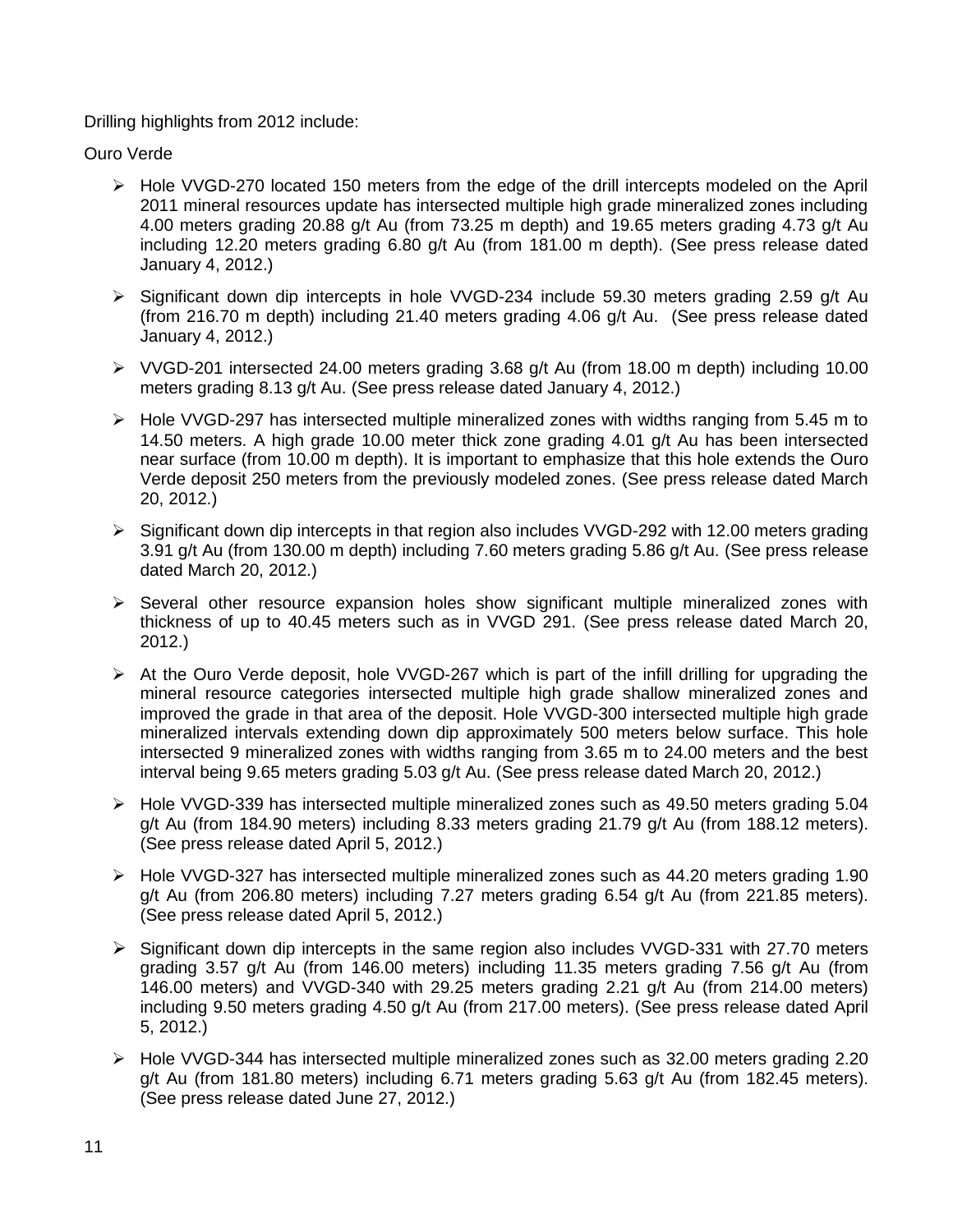$\triangleright$  Hole VVGD-360 has intersected multiple mineralized zones such as 31.50 meters grading 2.40 g/t Au (from 231.00 meters) including 10.40 meters grading 5.31 g/t Au (from 247.60 meters). (See press release dated June 27, 2012.)

## Grota Seca

- $\triangleright$  Holes VVGD-175 and VVGD-192 which were part of the infill drilling program intersected multiple high grade mineralized zones as follows: 18.00 meters grading 3.09 g/t Au (from 105.00 m depth) including 10.10 meters grading 5.19 g/t Au and 34.35 meters grading 2.71 g/t Au (from 239.00 m depth) including 12.70 meters grading 5.93g/t Au. (See press release dated January 4, 2012.)
- $\triangleright$  At the Grota Seca deposit all holes being released are part of the infill drilling program to upgrade the resources and several significant high grade intercepts such as the one in hole VVGD-249 which intersected multiple mineralized zones such as 22.00 meters grading 8.32 g/t Au (from 567.00 m depth). (See press release dated March 20, 2012.)
- Hole VVGD-378 has intersected multiple mineralized zones such as 22.10 meters grading 3.00 g/t Au (from 227.90 meters) including 9.50 meters grading 6.12 g/t Au (from 229.50 meters). (See press release dated June 27, 2012.)

# Gréia

- $\triangleright$  VVGR-001 with 19 meters grading 1.16 g/t Au (from surface). (See press release dated June 19, 2012.)
- $\triangleright$  VVGR-019 with 12 meters grading 1.13 g/t Au (from 14 meters) and 14 meters grading 1.74 g/t Au (from 155 meters). (See press release dated June 19, 2012.)
- $\triangleright$  VVGR-025 with 12 meters grading 1.55 g/t Au (from 77 meters). (See press release dated June 19, 2012.)

# The South Block

The South Block is characterized by a very extensive alteration system and numerous artisanal workings and this hole confirms the potential for significant associated gold mineralization. The existing deposits continue to be extended along strike and down dip.

The Company continues drilling on the South block. The focus of the program is to follow up on geophysical and geochemical surveys aimed at discovering the source rocks responsible for the major alluvial gold deposits of the Itata River and its tributaries. Belo Sun received the results from the soil geochemistry program comprising 2,107 samples analyzed by ICP multielement analysis and gold by fire assay. The soil anomalies were followed up with a 25-line-kilometre IP geophysical survey. Several strong IP anomalies had been identified, coincident with the soil anomalies, and these are the priority targets to be tested by a 5,000-metre drilling program. Limited historic drilling had been carried out in the area and these results indicated that the gold mineralization is hosted in sulphide-bearing granodiorite rocks. The gold mineralization appears to be associated with higher sulphide content than observed with the mineralization found in the North block and as such is expected to respond well to IP geophysical techniques. Significant gold mineralization intercepts from the historic drilling include 28 metres grading 1.47 grams per tonne gold (hole VVD\_156) in the Pequi garimpo area. On October 11,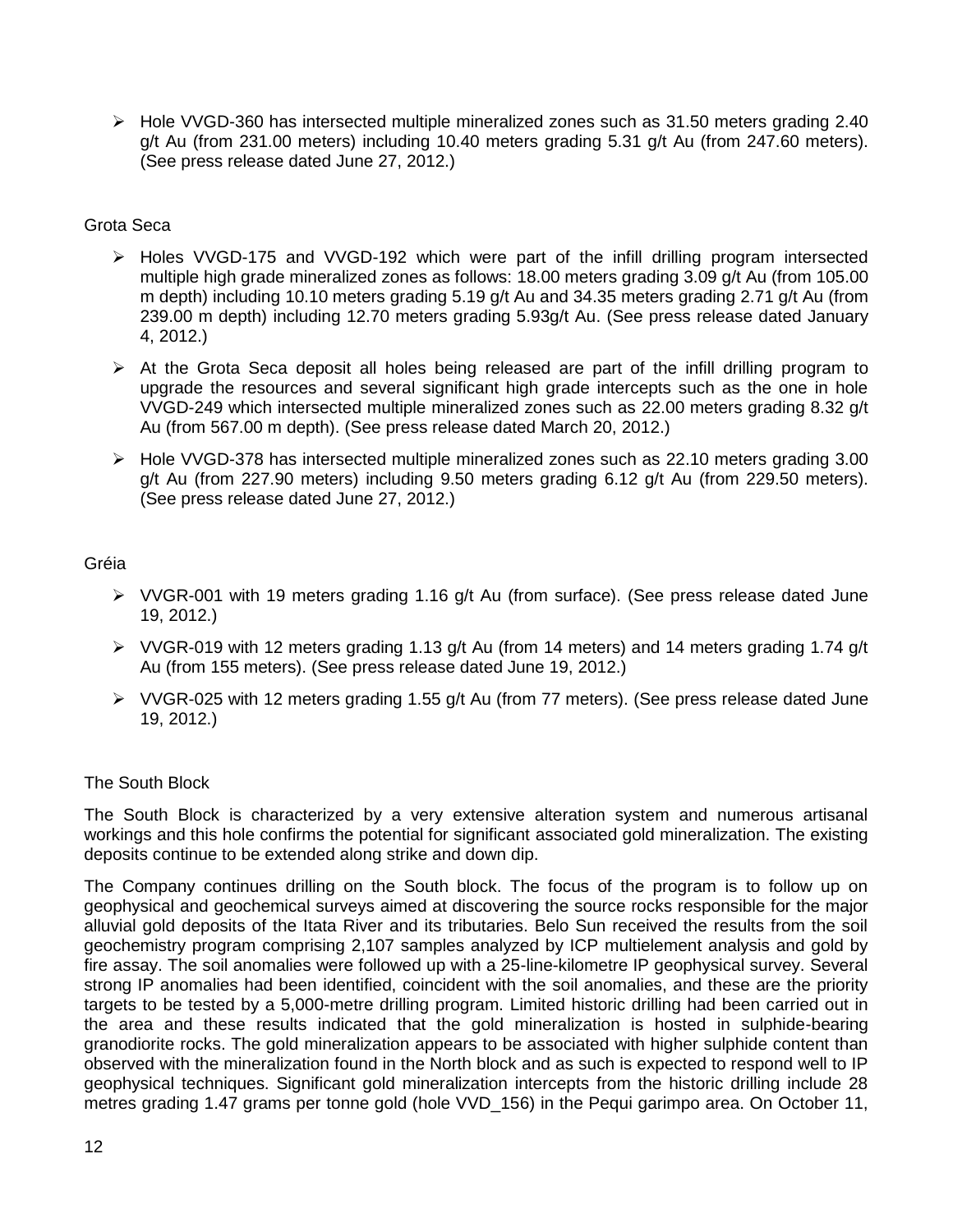2011 Belo Sun announced the discovery of new gold mineralization on the South block. In the South Block area, the Itata discovery is represented by Hole VVGD-191 that intersected 15.45 meters grading 2.09 g/t Au (from 13.7 meters depth) and 15.00 meters grading 2.06 g/t Au (from 56 meters depth). The mineralization is similar in character to the North Block deposits. Additional drilling has been initiated to investigate extensions of this mineralization along strike and down dip and to determine the extent of this zone.

South Block drilling highlights include:

- $\triangleright$  Holes VVGD-078 and VVGD-090 intercepted 1.15 metres grading 11.60 g/t Au and two metres grading 12.44 g/t Au, respectively. Additionally, hole VVGD-090 intercepted 7.95 metres grading 1.75 g/t Au. (See press release dated July 5, 2011.)
- Hole VVGD-070 intersected 3.8 metres grading 23.59 grams per tonne gold. (See press release dated April 28, 2011.)
- $\triangleright$  Hole VVGD-075 had an intercept of 11.08 metres grading 1.87 g/t Au. These drill holes were targeting induced polarization geophysical anomalies. The gold mineralization in the South block is associated with quartz veins and disseminated sulphides (mainly pyrite) in highly potassic, hydrothermally altered rocks. (See press release dated April 28, 2011.)
- $\triangleright$  Hole VVGD-191 intercepted 20.05 meters grading 1.66 g/t Au, including 15.45 meters grading 2.09 g/t Au and 15.00 meters grading 2.06 g/t Au. (See press release dated November 10, 2011.)

During Q2-2012, the Company announced an initial, non-independent mineral resource estimate for the newly delineated South Block deposits (named the Pequi, Grande and Itata deposits. These are initial results from an ongoing program and indicate a potentially important new resource area which adds to the previously released Volta Grande mineral resources. The deposits remain open for further expansion and are described as follows:

- $\triangleright$  Inferred Pit Constrained Mineral Resources of 3,650,000 tonnes at an average grade of 2.64 g/t Au containing 309,700 ounces of gold which are present in three different deposits named Pequi, Grande and Itata.
- $\triangleright$  Inferred Underground Mineral Resources of 381,000 tons at an average grade of 3.82 g/t Au containing 46,900 ounces of gold which are present in three different deposits named Pequi, Grande and Itata.

The mineral resource estimate incorporates results from 48 diamond drill holes completed at the South Block area at the time of the report.

# Indicated and Inferred Mineral Resource Increased at Volta Grande

The Company released an updated mineral resource estimate for its Volta Grande Gold Project in Para state, Brazil, in April 2012. Highlights are:

- A 28% increase on the contained ounces in the measured and indicated mineral resources category and a 5% increase in the average grade of the measured and indicated resources compared to the previous estimate of January 2012;
- A 28% increase in the gold grade for inferred mineral resources relative to the previous estimate of January 2012;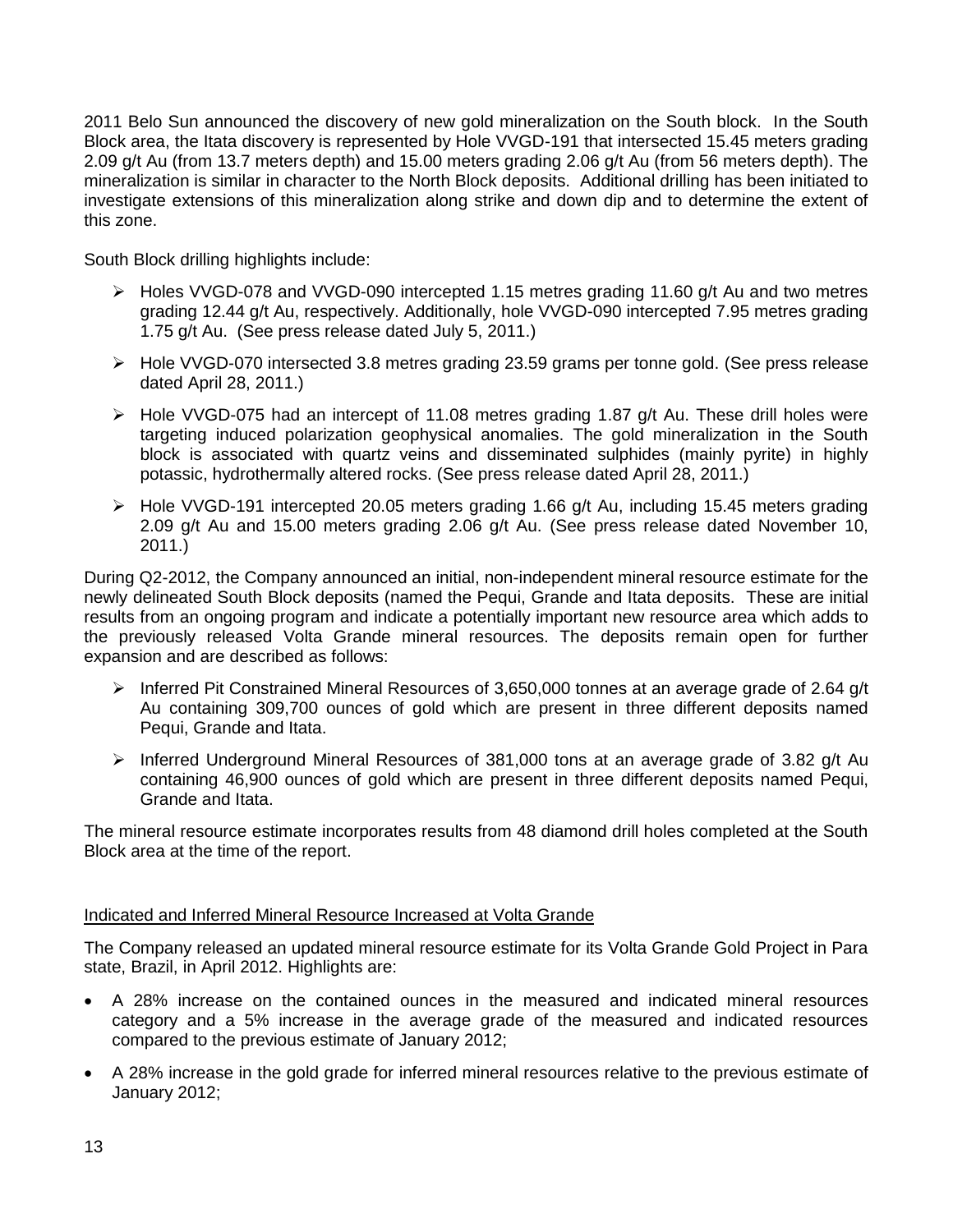The revised mineral resource estimate for the Volta Grande Gold Project is outlined in the table.

Volta Grande Resources Estimate

|                             |                                   |          |                  | <b>MEASURED AND</b> |                 |
|-----------------------------|-----------------------------------|----------|------------------|---------------------|-----------------|
|                             |                                   | MEASURED | <b>INDICATED</b> | <b>INDICATED</b>    | <b>INFERRED</b> |
| Ouro Verde Pit Constrained  | Tonnes ('000's)                   | 16,473   | 10,118           | 26,591              | 17,188          |
|                             | Ounces @ 0.5 g/t cut-off ('000's) | 958      | 551              | 1,510               | 930             |
|                             | Grade (g/t Au)                    | 1.81     | 1.69             | 1.77                | 1.68            |
| Ouro Verde Underground      | Tonnes ('000's)                   |          |                  |                     | 243             |
|                             | Ounces @ 0.5 g/t cut-off ('000's) |          |                  |                     | 21              |
|                             | Grade (g/t Au)                    |          |                  |                     | 2.75            |
| Grota Seca Pit Constrained  | Tonnes ('000's)                   | 17,794   | 7,968            | 25,762              | 18,107          |
|                             | Ounces @ 0.5 g/t cut-off ('000's) | 927      | 405              | 1,332               | 963             |
|                             | Grade (g/t Au)                    | 1.62     | 1.58             | 1.61                | 1.66            |
| Grota Seca Underground      | Tonnes ('000's)                   | 14       | 84               | 98                  | 421             |
|                             | Ounces @ 0.5 g/t cut-off ('000's) | 1        | 9                | 10                  | 51              |
|                             | Grade (g/t Au)                    | 2.34     | 3.33             | 3.18                | 3.77            |
| South Block Pit Constrained | Tonnes ('000's)                   |          |                  |                     | 3,650           |
|                             | Ounces @ 0.5 g/t cut-off ('000's) |          |                  |                     | 310             |
|                             | Grade (g/t Au)                    |          |                  |                     | 2.64            |
| South Block Underground     | Tonnes ('000's)                   |          |                  |                     | 381             |
|                             | Ounces @ 0.5 g/t cut-off ('000's) |          |                  |                     | 47              |
|                             | Grade (g/t Au)                    |          |                  |                     | 3.82            |
| <b>TOTAL</b>                | <b>Tonnes ('000's)</b>            | 34,281   | 18,170           | 52,451              | 39,990          |
|                             | Ounces @ 0.5 g/t cut-off ('000's) | 1,886    | 965              | 2,852               | 2,322           |
|                             | Grade (g/t Au)                    | 1.71     | 1.65             | 1.69                | 1.81            |

Notes:

(1) The 0.5 g/t gold open pit cut off grade underlying the resource estimates is based on a number of parameters and assumptions including gold price of US\$1,300 per troy ounce, metallurgical gold recovery for of 95% and 90% for unweathered and weathered rock, mining costs of US\$1.30/tonne, process costs of US\$8/tonne, General & Administrative costs of US\$2.00/tonne and Selling costs (refining, transport, insurance and environment) of US\$ 17.5 per troy ounce.

(2) The quantity and grade of reported inferred mineral resources in this estimation are uncertain in nature and there has been insufficient exploration to define the inferred mineral resources as Indicated or Measured mineral resources and it is uncertain if further exploration will result in upgrading them to indicated or measured mineral resource categories.

(3) The mineral resources in this press release were estimated using the Canadian Institute of Mining, Metallurgy and Petroleum (CIM), CIM Standards on Mineral Resources and Reserves, Definitions and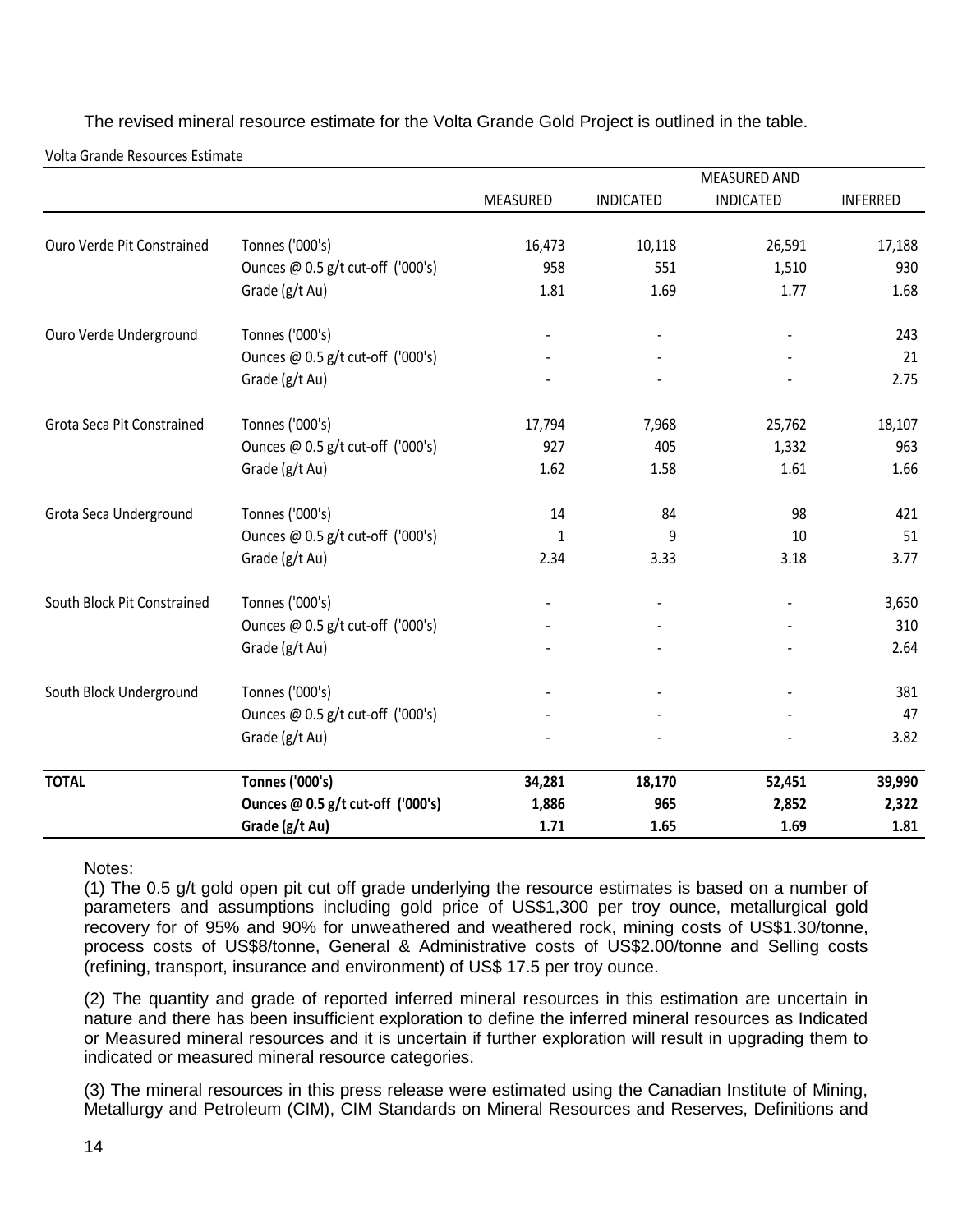Guidelines prepared by the CIM Standing Committee on Reserve Definitions and adopted by CIM Council. The effective date of this mineral resource estimate is July 27, 2012.

#### Mineral resource estimate parameters

The database consists of a total of 31,241 metres of diamond drilling obtained from previously reported drilling and from 73,770 m of drilling completed and assayed by Belo Sun since June 2010, for the Ouro Verde and Grota Seca deposits.

The mineralized zones at the Ouro Verde deposit extend for about 1,350 m along strike. The resource has been outlined by 157 diamond drill holes constrained by a conceptual open pit shell that includes resources to a maximum depth of 450 meters. Eight mineralized fresh ore domains and one saprolite ore domain were modeled. The outer mineralized envelope was modeled into wireframe solids using a 0.5 g/t Au cut-off grade. The mineralized composites range in thickness from 2 m to 38 m assuming maximum internal dilution of approximately 3 m.

The mineralized zones at the Grota Seca Central, West and East deposits extend 2,900 m along strike. The resource has been outlined by 304 drill holes and constrained by a conceptual open pit that includes resources to a maximum depth of 400 meters. Six mineralized domains and one saprolite domain were modeled. The outer mineralized envelope was modeled into wireframe solids using a 0.5 g/t Au cut-off grade. The mineralized composites range in thickness from 2 m to 72 m assuming maximum internal dilution of approximately 3 m.

The grade estimation was done using ordinary kriging interpolation using 1.0 m composites. All estimations are based on a percent block model with unitary dimension of 12.5 m E, 5 m N and 10 m elevation rotated ‐20° clockwise in the Ouro Verde and rotated ‐15° clockwise in the Grota Seca. Measured mineral resources include all mineralized blocks within one time of the variogram range and estimated with minimum of 3 drill holes and minimum of 3 octants. Indicated mineral resources include all mineralized blocks within one time of the variogram range and estimated with minimum of 2 drill holes. Inferred mineral resources include all mineralized blocks within two times of the variogram range and estimated with minimum of 2 drill holes including the isolated areas and the blocks that were estimated in the passes one and two (M&I) that not comprised the criteria of these two categories.

Calculations of the average grades of the mineralized zones are based on original samples top cut to a value that ranged from 9 - 40 g/t Au depending on the mineralized domain.

Tonnage estimates are based on rock specific gravity of 2.75 tonnes per cubic metre for the Grota Seca and Ouro Verde deposits and 1.80 tonnes per cubic metre for saprolite.

The Company's priority over the next few months will be to focus on converting the Inferred mineral resources to higher resource categories and continue defining extensions to the gold deposits.

An NI 43-101-compliant technical report will be available on the company's website and on SEDAR within 45 days of the Company publishing the revised mineral resource statement in April 2012.

#### Belo Sun starts its Definitive Feasibility Study

The new mineral resource model will be the basis for a preliminary feasibility study being carried out by AMEC Minproc Engenharia e Consultoria Limitada, which is expected to be completed during Q3-2012. This will then be the basis of the Definitive Feasibility Study to be completed in 2013.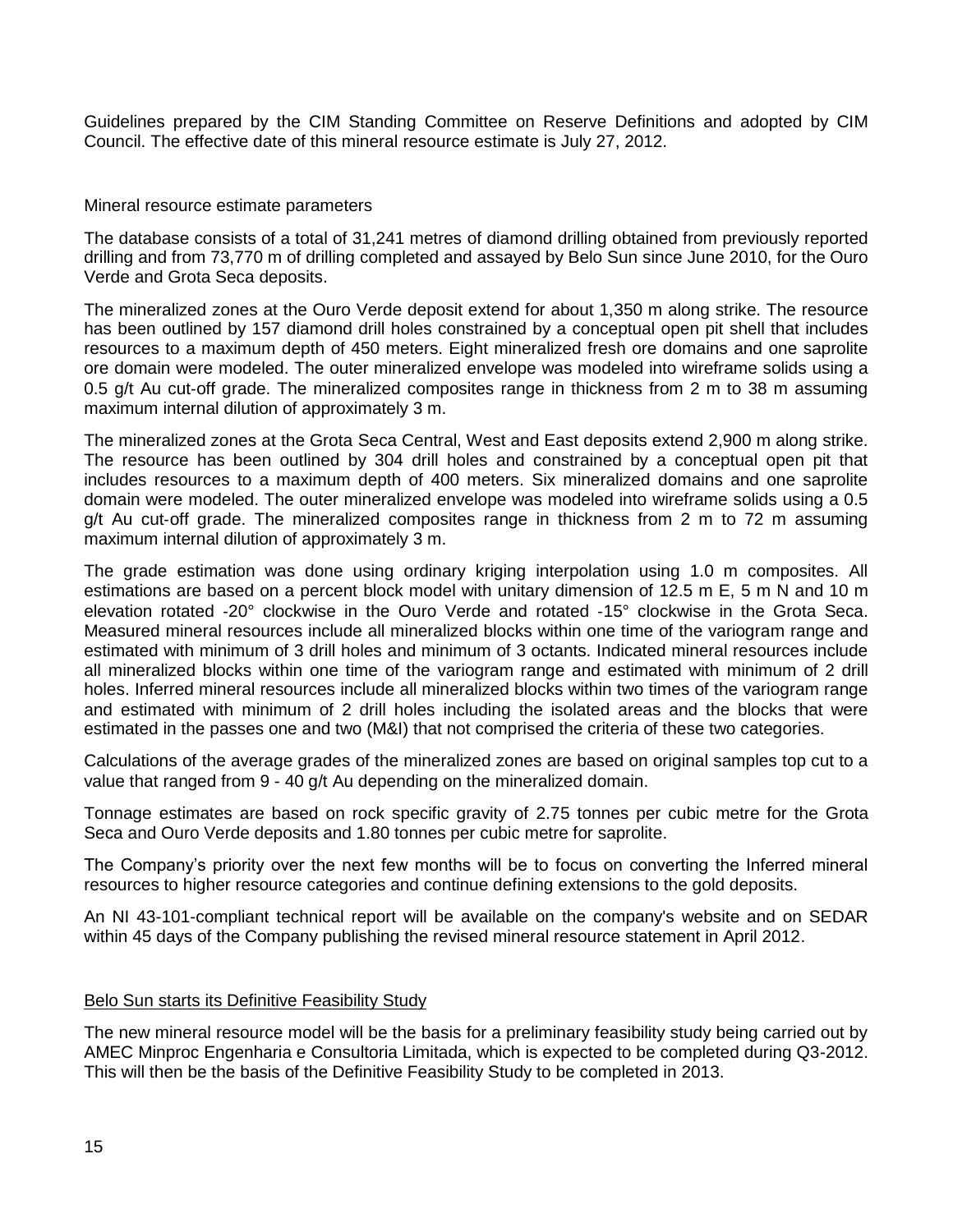## Increased Mineral Rights at Volta Grande

The Company has been granted priority on its application for an additional 5 claims which comprise an area totaling 28,654 hectares. Total land package now consists of a total of 34 claims which cover 149,918 hectares (1,499 square kilometers)

New claims were acquired through a public tender and correspond to mineral rights that were previously held by other titleholders that had been allowed to lapse. The tender process was opened for 60 days and Belo Sun's Brazil technical team had compiled the data in advance of the tender in preparation for targeting the key prospective areas. Belo Sun successfully acquired this key land position as part of this process. The confirmation of priority was published in the Brazilian Official Gazette on June 1, 2011.

The new claims cover much of the area along the southeastern extension of the Tres Palmeiras greenstone belt, which includes several granitic plutons similar to the ones within the North and South blocks of the Volta Grande Gold Project and hosts numerous gold showings. The gold occurrences were visited and catalogued by the Brazilian Geological Survey (CPRM).

The entire belt has already been photo interpreted using available aerial geophysics and satellite images by Belo Sun, and fieldwork and regional mapping/sampling will start in the near future in order to outline new potential drill targets.

In May 2012, the Company acquired surface rights for an area covering 1,734 hectares, which was comprised of three distinct properties – *Fazenda Galo de Ouro* covering 824.8 hectares, *Fazenda Ouro Verd*e covering 503.6 hectares and *Fazenda Ressaca* covering 405.9 hectares. The Company has also purchased all structures and other facilities located on the properties. The surface area acquired includes the entire known Volta Grande deposits of Ouro Verde and Grota Seca (as well as potential sites for certain of the mining and process facilities that will be required for the future operation of the property. The total consideration agreed to be paid for the acquisition is R\$8.2 Million in cash (approximately \$4.1 Million Canadian Dollars) and the issuance of common shares of Belo Sun with an aggregate value of R\$500,000 (approximately 280,000 common shares). Payments of 50% of the purchase price are to be made within 30 days following the signing of the definite agreements. Payment of the balance of the consideration is to be made once the vendors complete the demobilization of all "garimpo" (artisanal mining) activities on these properties. The issuance of the common shares of Belo Sun is subject to receipt of approval from the Toronto Stock Exchange.

# PATROCINIO

#### **Background**

The 100% owned Patrocinio Project covers approximately 18,670 hectares of the Tapajos gold province in the Para State of northern Brazil.

The Tapajos province is historically the most important gold producing region in Brazil, with over six million ounces of artisanal production since the 1950s. Several public sources indicate that approximately one million ounces of gold have been produced by local miners at Patrocinio. Belo Sun's geologists have confirmed 19 property locations where current or former gold production has occurred from two types of mineralization: high-grade quartz veins and hydrothermally-altered granites where gold is associated with sulphides.

The Patrocínio Project was initiated with the objective to identify and characterize primary gold mineralization, representing the sources of large alluvium deposits, which produced a huge amount of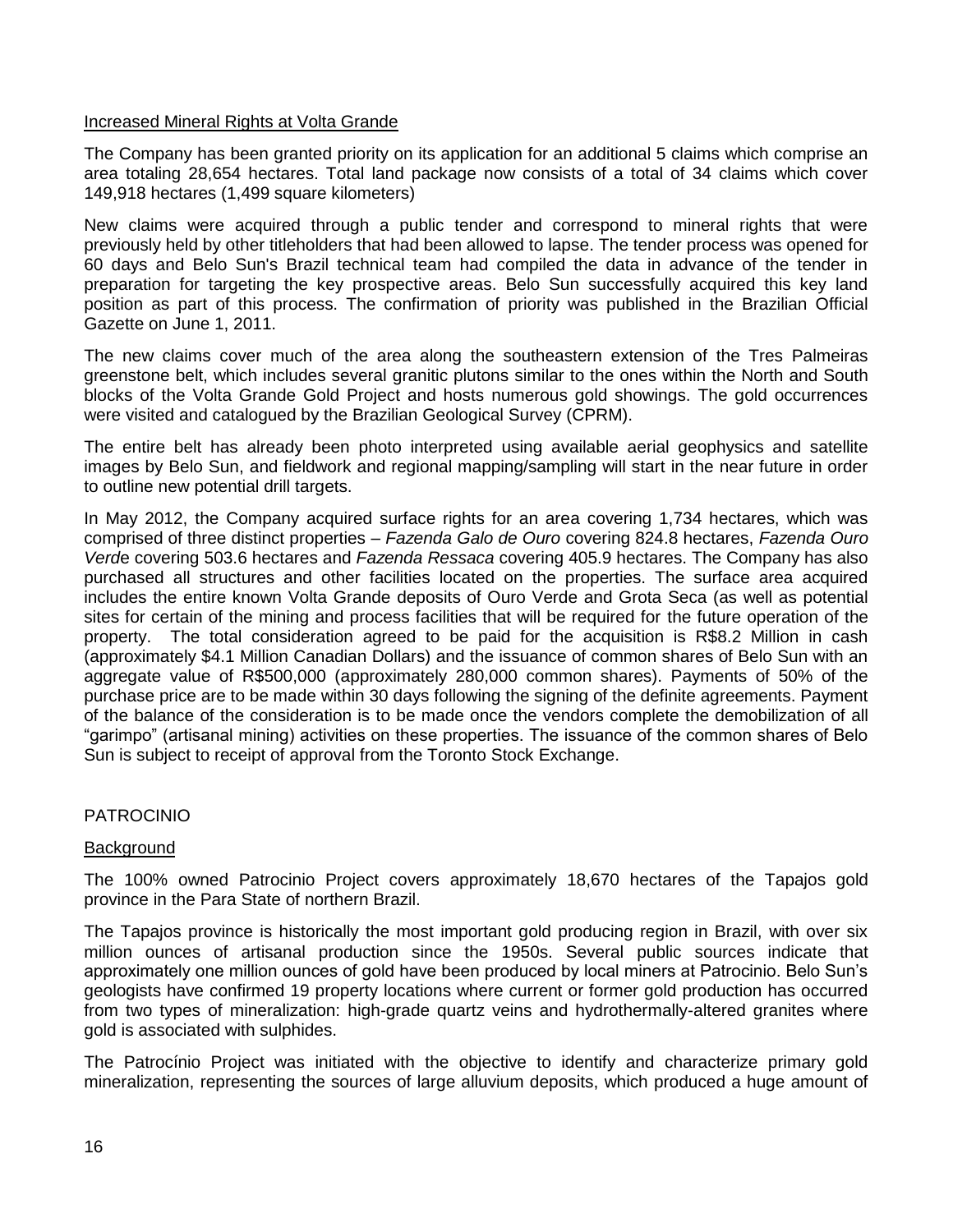gold extracted from the Surubim River and its tributaries, which even today are still mined by garimpeiros (artisanal miners).

Within mineralized zones, gold grades have been demonstrated to range from roughly 1 to 67 grams per tonne (g/t) within the quartz veins and from roughly 1 to 37 g/t within the granites. Channel sampling along a quartz vein in the Alcantara pit returned grades ranging from roughly 4 to 37 g/t gold over approximately 8 metres.

The Company is currently assessing its options with respect to the project including, but not limited to, joint-venture scenarios, earn-out arrangements, and further development by Belo Sun.

## **Off Balance Sheet Arrangements**

There are no off-balance sheet arrangements to which the Company is committed.

#### **Related Party Transactions**

During the period, the Company entered into the following transactions in the ordinary course of business with related parties that are not subsidiaries of the Company.

|                          | Purchases of goods/services |            |      |        |               |                              |  |        |
|--------------------------|-----------------------------|------------|------|--------|---------------|------------------------------|--|--------|
|                          | Three months ended          |            |      |        |               | Six months ended             |  |        |
|                          | June 30, 2012               |            |      |        | June 30, 2012 |                              |  |        |
|                          | 2012<br>2011                |            | 2012 |        |               | 2011                         |  |        |
| 2227929 Ontario Inc.     | \$.                         | 144,956 \$ |      |        |               | 50,832 \$ 212,740 \$ 112,967 |  |        |
| Forbes & Manhattan, Inc. |                             | 90,000     |      | 30,000 |               | 165,000                      |  | 60,000 |
| Falcon Metais Ltda.      |                             | 28,244     |      | 71,155 |               | 60,624                       |  | 92,347 |

The Company shares office space with other companies who may have common officers and directors. The costs associated with this space are administered by 2227929 Ontario Inc.

Mr. Stan Bharti, the Chairman of the Company, is the Executive Chairman of Forbes and Manhattan, Inc., a corporation that provides administrative services to the Company. Forbes and Manhattan, Inc. charges a monthly consulting fee of \$25,000.

Mr. Helio Diniz, Vice President of Exploration for the Company, is an officer of Falcon Metais Ltda., a company providing exploration and administration services in Brazil.

Mr. Michael Hoffman, Vice President of Engineering for the Company, is a director of Azul Ventures Inc. The Company was reimbursed by Azul Ventures Inc. for \$2,093 in travel expenses incurred by Mr. Hoffman paid by the Company on his behalf.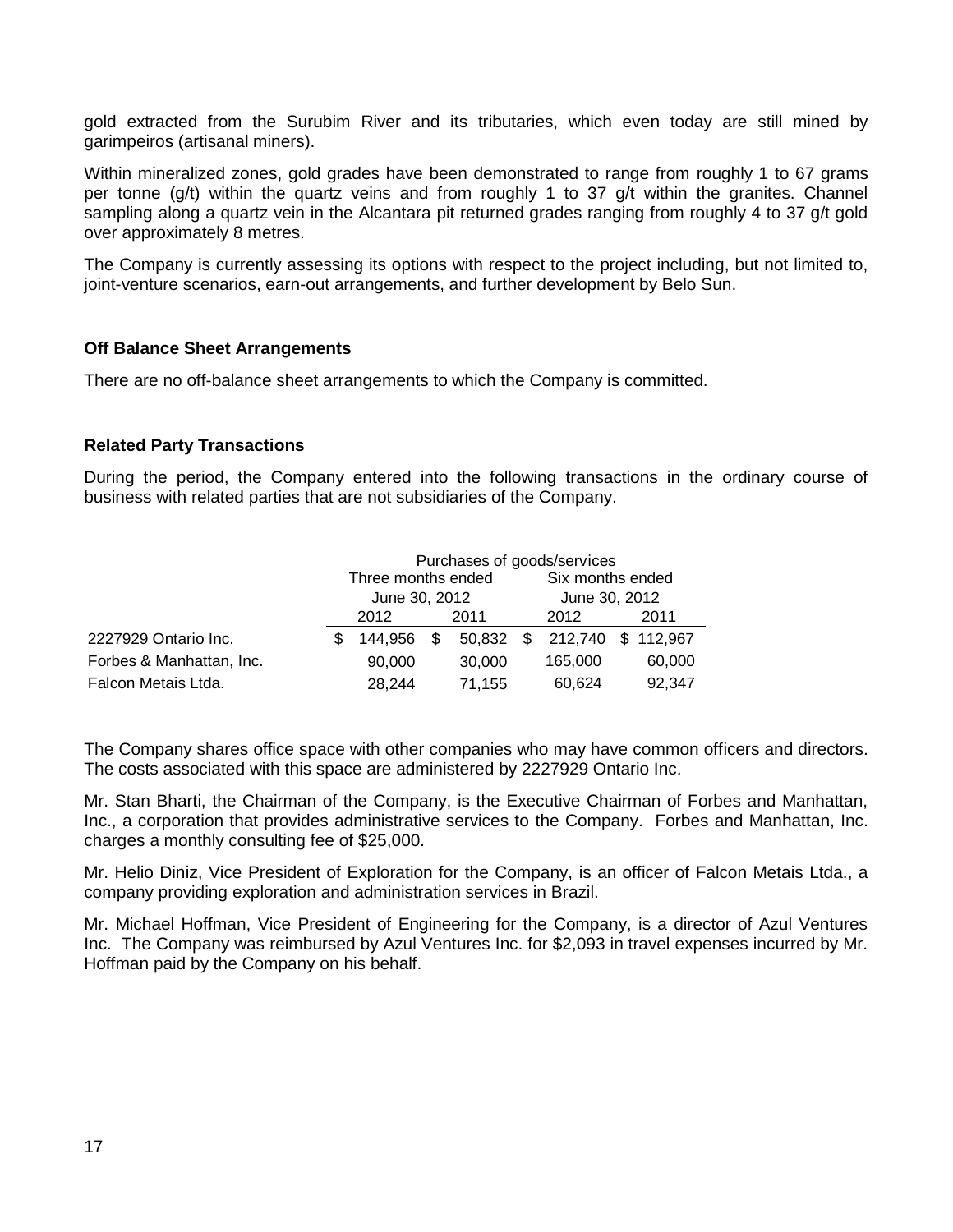The following balances were outstanding at the end of the reporting period:

|                          | Amounts owed by related |                        |  |        | Amounts owed to related |                     |      |        |
|--------------------------|-------------------------|------------------------|--|--------|-------------------------|---------------------|------|--------|
|                          | parties                 |                        |  |        | parties                 |                     |      |        |
|                          |                         | 30-Jun-12 31-Dec-11    |  |        |                         | 30-Jun-12 31-Dec-11 |      |        |
| 2227929 Ontario Inc.     |                         | $$101,700 \$72,209 \$$ |  |        |                         | 85.278              | - \$ | 14.893 |
| Directors of the Company |                         |                        |  |        |                         | 27.000              |      | 72,936 |
| Falcon Metais Ltda.      |                         | 42.413                 |  | 29.384 |                         | ۰                   |      |        |

The amounts outstanding are unsecured and will be settled in cash. No guarantees have been given or received. No expense has been recognized in the current or prior periods for bad or doubtful debts in respect of the amounts owed by related parties.

## **Compensation of Directors and Officers**

The remuneration of directors and other members of key management personnel during the period were as follows:

|                      | Three months ended      |                     | Six months ended      |           |  |  |
|----------------------|-------------------------|---------------------|-----------------------|-----------|--|--|
|                      | June 30, 2012           |                     | June 30, 2012         |           |  |  |
|                      | 2012                    | -2011               | 2012                  | 2011      |  |  |
| Short-term benefits  | $$1,396,500$ $$135,000$ |                     | \$1,630,417 \$975,000 |           |  |  |
| Share-based payments |                         | 2.022.500 2.937.000 | 3.997.500             | 2.937.000 |  |  |

Share-based payments include the value of stock options that were accrued at June 30, 2012 but were issued subsequent to the end of the quarter.

In accordance with IAS 24 Related Party Disclosures, key management personnel are those persons having authority and responsibility for planning, directing and controlling the activities of the Company directly or indirectly, including any directors (executive and non-executive) of the Company.

The remuneration of directors and key executives is determined by the remuneration committee having regard to the performance of individuals and market trends.

More detailed information regarding the compensation of officers and directors of the Company is disclosed in the management information circular. The management information circular is available under profile of the Company on Sedar at [www.sedar.com.](http://www.sedar.com/)

#### **Financial Instruments and Other Instruments**

The carrying value of cash and cash equivalents, prepaid expenses, sundry receivable and accounts payable approximate their fair values due to the short maturity of those instruments.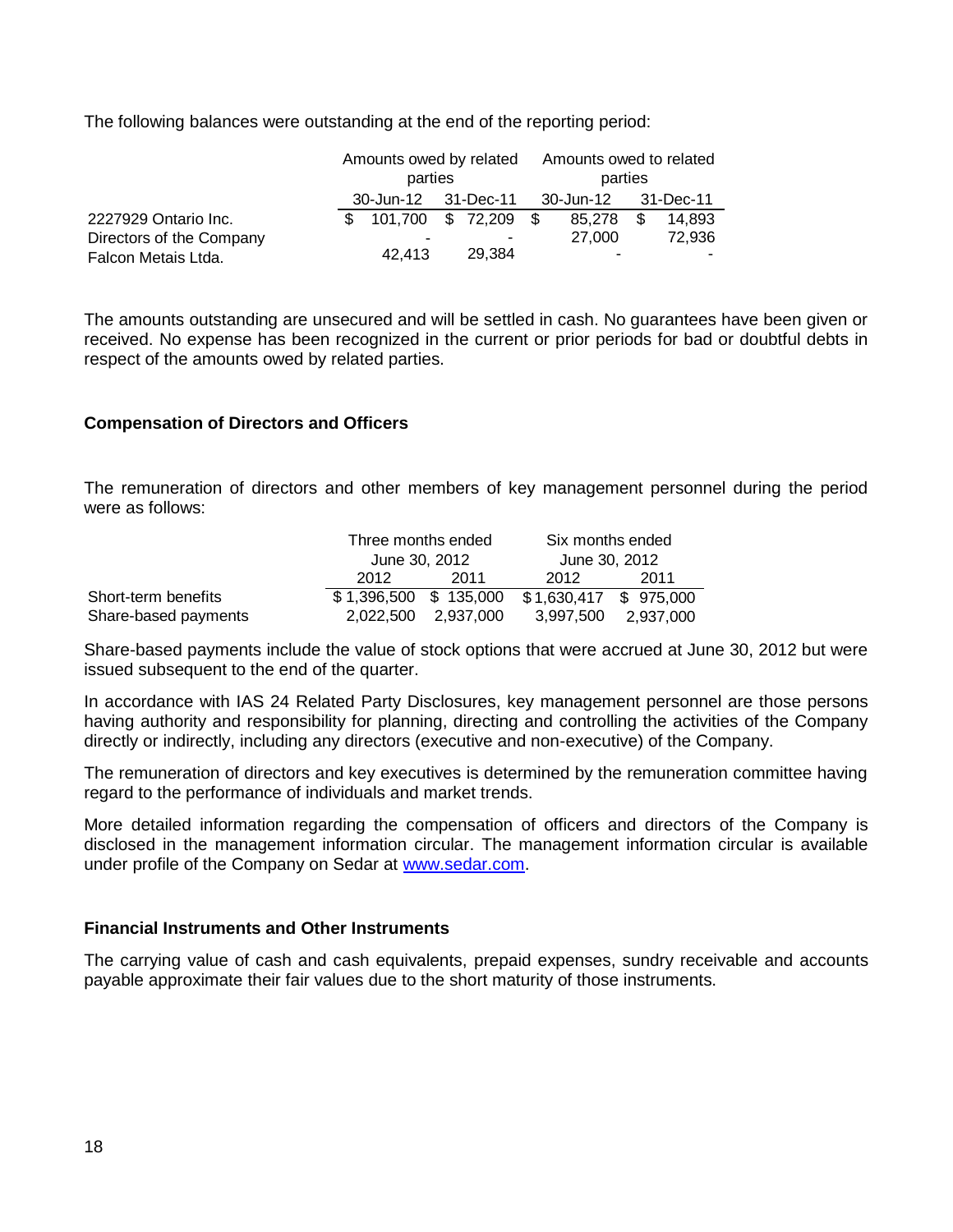# **Outstanding Share Data**

Authorized unlimited common shares without par value – 229,810,534 are issued and outstanding as at August 13, 2012.

There were no warrants outstanding as at August 13, 2012.

Stock options outstanding as at August 13 2012:

Number of stock

| options     | Exercise |       |             |
|-------------|----------|-------|-------------|
| outstanding |          | price | Expiry date |
| 250,000     | \$       | 0.60  | 24-Oct-12   |
| 3,679,000   | \$       | 0.34  | $5-Mar-15$  |
| 60,000      | \$       | 0.45  | $2$ -Jun-15 |
| 1,968,000   | \$       | 0.36  | 29-Jul-15   |
| 50,000      | \$       | 0.80  | 11-Nov-15   |
| 600,000     | \$       | 0.89  | 5-Dec-15    |
| 4,804,000   | \$       | 1.33  | 21-Apr-16   |
| 3,470,000   | \$       | 1.15  | 31-Jan-17   |
| 250,000     | \$       | 1.15  | 30-Apr-17   |
| 500,000     | \$       | 1.17  | 14-Jun-17   |
| 4,020,000   | \$       | 1.15  | $2$ -Jul-17 |
| 19,651,000  |          |       |             |

# **Subsequent Events**

In July 2012, 4,020,000 stock options were granted to directors, officers, employees and consultants of the Company at an exercise price of \$1.15 expiring five years from the date of grant.

#### **Risks and Uncertainties**

The operations of the Company are speculative due to the high-risk nature of its business, which are the acquisition, financing, exploration and development of mining properties. These risk factors could materially affect the Company's future operating results and could cause actual events to differ materially from those described in forward–looking information relating to the Company.

#### Nature of Mining, Mineral Exploration and Development Projects

Mineral exploration is highly speculative in nature. There is no assurance that exploration efforts will be successful. Even when mineralization is discovered, it may take several years until production is possible, during which time the economic feasibility of production may change. Substantial expenditures are required to establish Measured, Indicated and Inferred Minerals Resources through drilling. Upon completion of a Feasibility Study – with an accompanying economic analysis - Proven and Probable Mineral Reserves may be estimated. Because of these uncertainties, no assurance can be given that exploration programs will result in the establishment or expansion of mineral resources or mineral reserves. There is no certainty that the expenditures made towards the search and evaluation of mineral deposits will result in discoveries or development of commercial quantities of ore.

Development projects have no operating history upon which to base estimates of future capital and operating costs. For development projects, mineral resource estimates and estimates of operating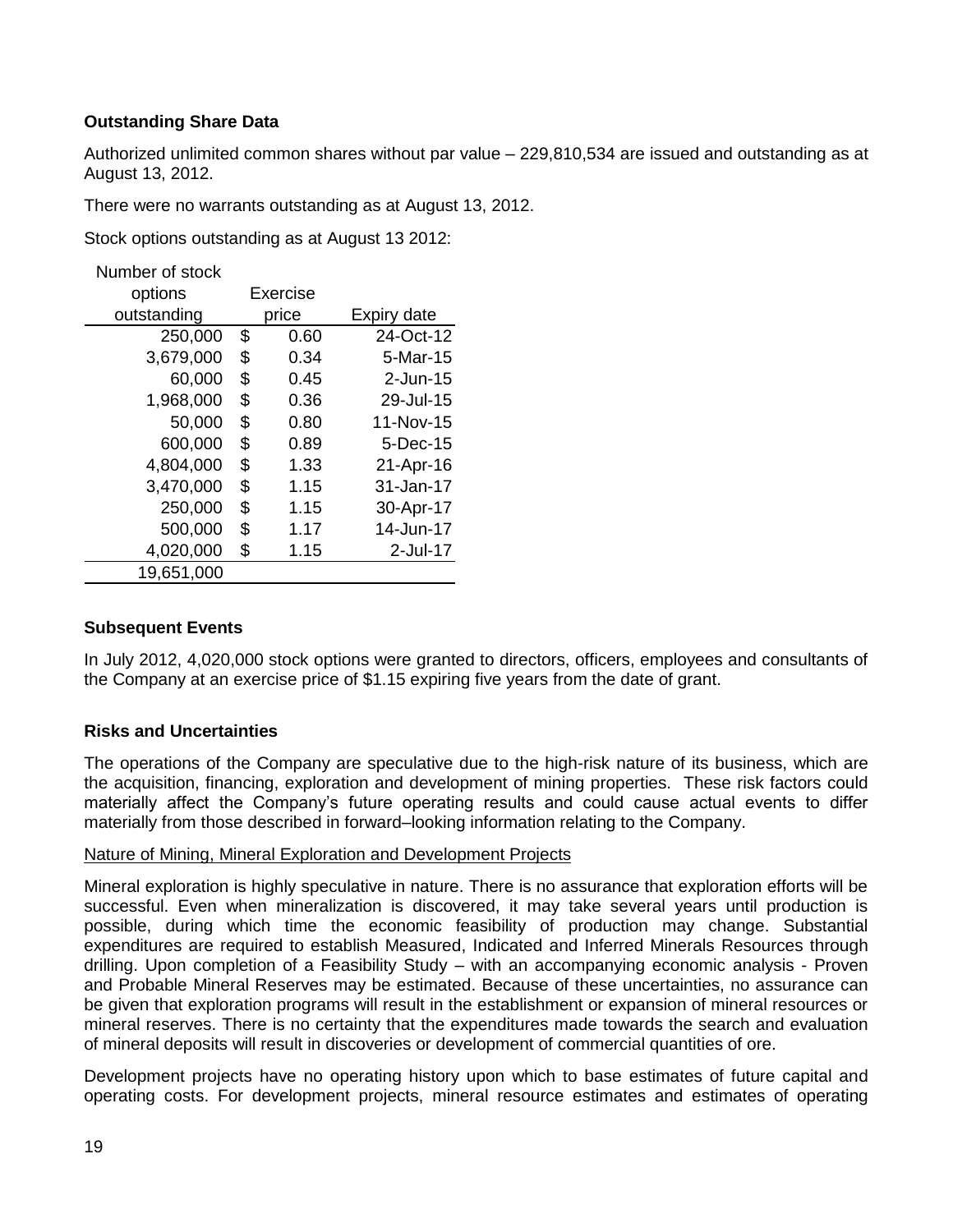costs are, to a large extent, based upon the interpretation of geologic data obtained from drill holes and other sampling techniques, and feasibility studies, which derive estimates of capital and operating costs based upon anticipated tonnage and grades of ore to be mined and processed, ground conditions, the configuration of the ore body, expected recovery rates of minerals from ore, estimated operating costs, and other factors. As a result, actual production, cash operating costs and economic returns could differ significantly from those estimated. It is not unusual for new mining operations to experience problems during the start-up phase, and delays in the commencement of production often can occur.

## Mineral Resource Estimates May be Inaccurate

There are numerous uncertainties inherent in estimating mineral resources, including many factors beyond the control of the Company. Such estimates are a subjective process, and the accuracy of any mineral resource estimate is a function of the quantity and quality of available data and of the assumptions made and judgments used in engineering and geological interpretation. These amounts are estimates only and the actual level of recovery of minerals from such deposits may be different. Differences between management's assumptions, including economic assumptions such as metal prices, market conditions and actual events could have a material adverse effect on the Company's mineral resource estimates, financial position and results of operations.

## No Revenues

To date, the Company has not recorded any revenues from operations nor has the Company commenced commercial production on any property. There can be no assurance that significant losses will not occur in the near future or that the Company will be profitable in the future. The Company's operating expenses and capital expenditures may increase in relation to the engagement of consultants, personnel and equipment associated with the continued exploration and future development of the Company's properties. The Company expects to continue to incur losses unless and until such time as it enters into commercial production and generates sufficient revenues to fund its continuing operations. The development of the Company's properties will continue to require the commitment of substantial mineral resources. There can be no assurance that the Company will continue as a going concern, generate any revenues or achieve profitability.

#### Liquidity Concerns and Future Financings

The Company will require significant capital and operating expenditures in connection with the development of the Volta Grande Gold Project. There can be no assurance that the Company will be successful in obtaining the required financing as and when needed. Volatile markets may make it difficult or impossible for the Company to obtain debt or equity financing on favourable terms, if at all. Failure to obtain additional financing on a timely basis may cause the Company to postpone or slow down its development plans, forfeit rights in some or all of the Company's properties or reduce or terminate some or all of its activities. In the event that the Company completes an equity financing at or near to current trading prices of its common shares, such financing could be extremely dilutive to current shareholders who invested in the Company at higher share prices.

#### Mineral Commodity Prices

The ability of the Company to fund its activities and, if it becomes a producing mineral Company, the profitability of the Company's operations will be dependent upon the market price of mineral commodities. Mineral prices fluctuate widely and are affected by numerous factors beyond the control of the Company. The level of interest rates, the rate of inflation, the world supply of mineral commodities and the stability of exchange rates can all cause significant fluctuations in prices. Such external economic factors are in turn influenced by changes in international investment patterns, monetary systems and political developments. The price of mineral commodities has fluctuated widely in recent years, and future price declines could cause commercial production to be impracticable,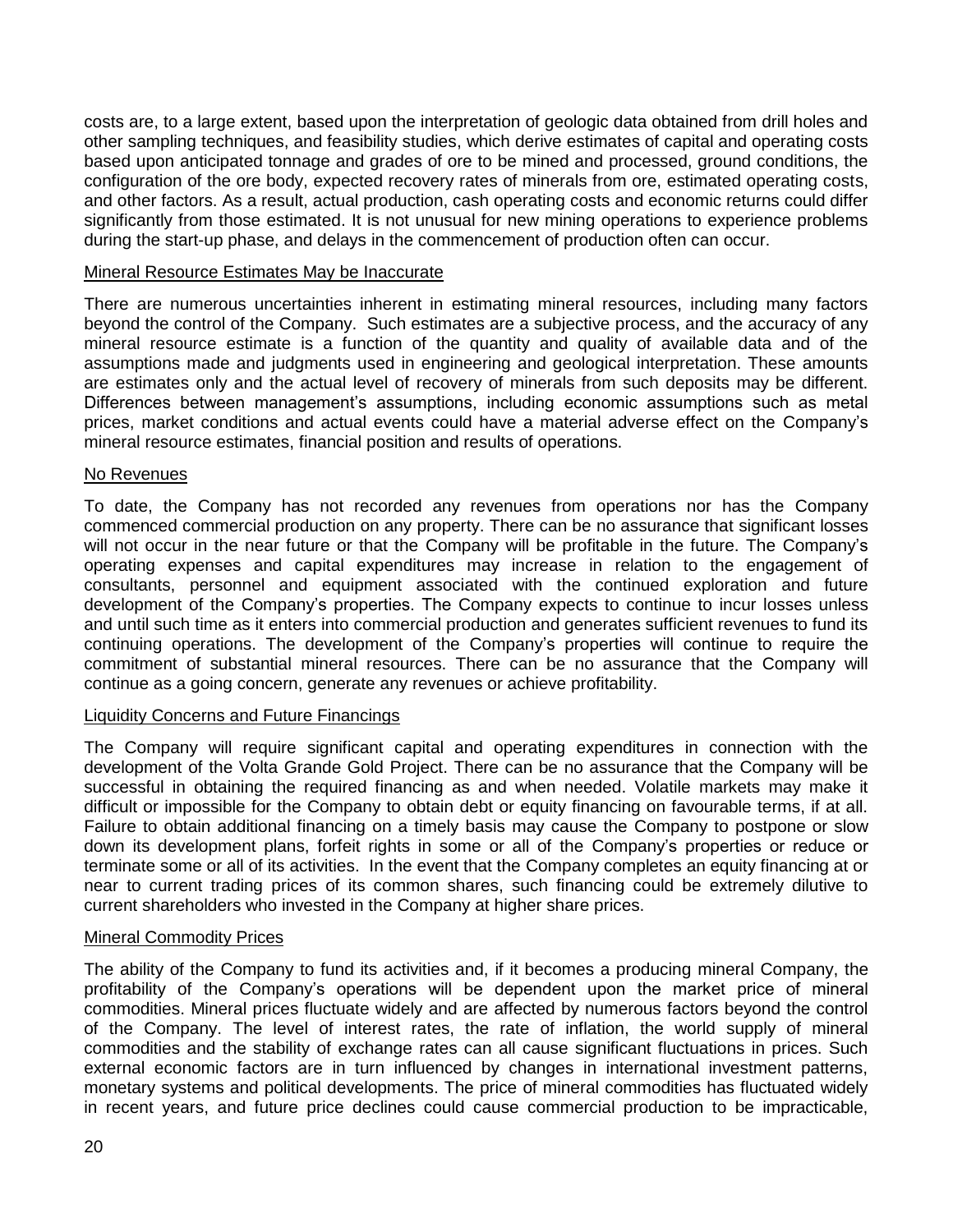thereby having a material adverse effect on the Company's business, financial condition and result of operations.

# Foreign Exchange

Gold is sold in United States dollars thus the Company is subject to foreign exchange risks relating to the relative value of the Canadian dollar and Brazilian real as compared to the United States dollar. To the extent that the Company generates revenues upon reaching the production stage on its properties, it will be subject to foreign exchange risks as revenues will be received in United States dollars while operating and capital costs will be incurred primarily in Canadian dollars and Brazilian Reais. A decline in the United States dollar would result in a decrease in the real value of the Company's revenues and adversely affect the Company's financial performance.

# Licenses and Permits, Laws and Regulations

The Company's exploration and development activities, including mine, road, rail and port facilities, require permits and approvals from various government authorities, and are subject to extensive federal, provincial and local laws and regulations governing prospecting, development, production, transportation, exports, taxes, labour standards, occupational health and safety, mine safety and other matters. Such laws and regulations are subject to change, can become more stringent and compliance can therefore become more time consuming and costly. In addition, the Company may be required to compensate those suffering loss or damage by reason of its activities. The Company will be required to obtain additional licences and permits from various governmental authorities to continue and expand its exploration and development activities. There can be no assurance that the Company will be able to maintain or obtain all necessary licences, permits and approvals that may be required to explore and develop its properties, commence construction or operation of mining facilities.

# Acquisition of Surface Rights

The goal of the Company is to bring the Volta Grande project into production. The Company is still in the process of defining the footprint of the deposit and associated infrastructures. Among various factors that may affect the ability of the Company to develop and bring the Volta Grande project into production is the necessity for the Company to acquire surface rights from land owners. Although the Company is confident that it will be successful in acquiring all necessary surface rights, there is no assurance that the Company will be able to do so in a timely manner and/or on reasonable terms.

# **Environmental**

The Company's activities are subject to extensive federal, provincial and local laws and regulations governing environmental protection and employee health and safety. Environmental legislation is evolving in a manner that is creating stricter standards, while enforcement, fines and penalties for noncompliance are more stringent. The cost of compliance with changes in governmental regulations has the potential to reduce the profitability of operations. Furthermore, any failure to comply fully with all applicable laws and regulations could have significant adverse effects on the Company, including the suspension or cessation of operations.

#### Title to Properties

The acquisition of title to mineral resource properties is a very detailed and time-consuming process. The Company holds its interest in its properties indirectly through exploration permits and exploration applications. Title to, and the area of, the permits may be disputed or applications may lapse. There is no guarantee that such title will not be challenged or impaired. There may be challenges to the title of the properties in which the Company may have an interest, which, if successful, could result in the loss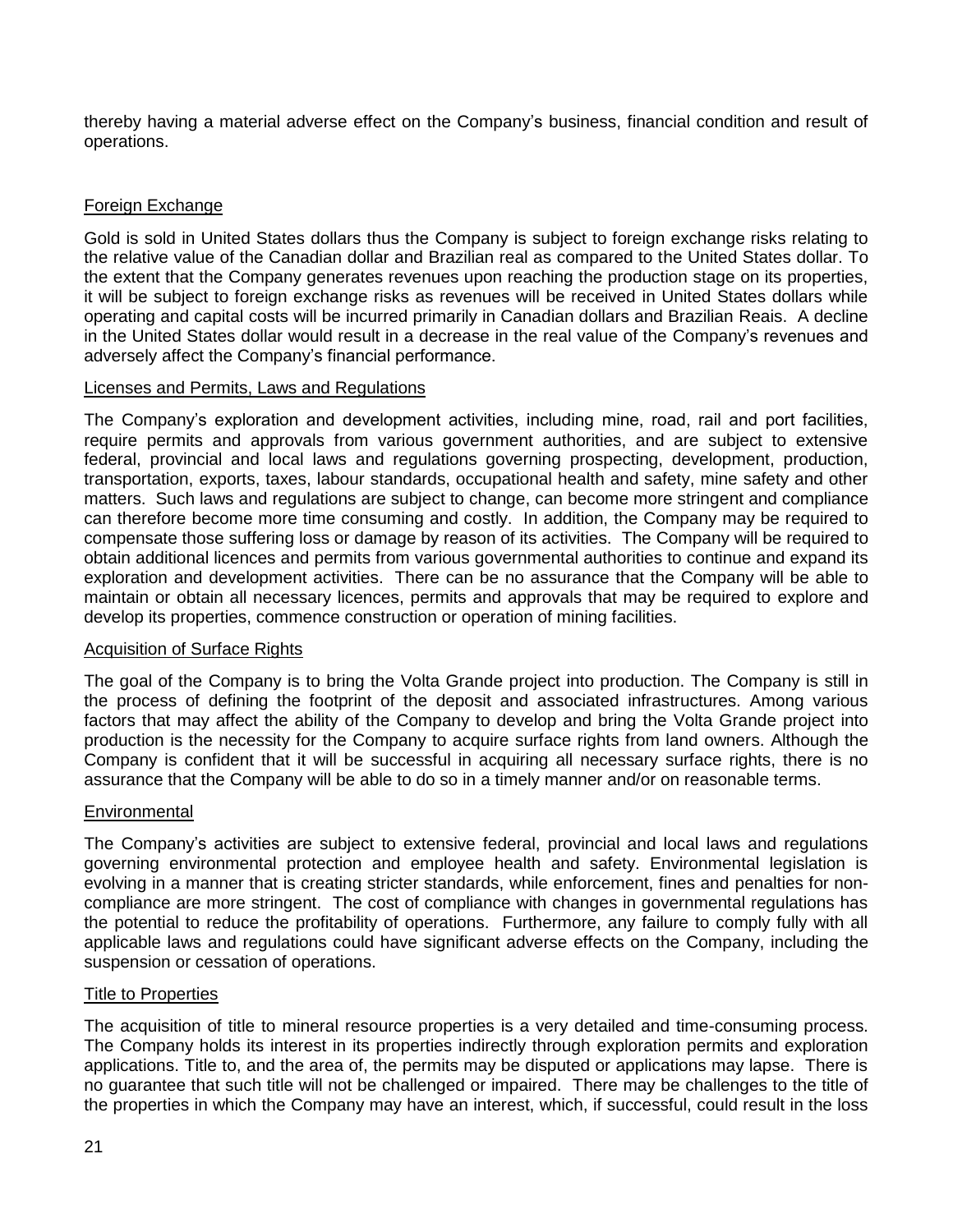or reduction of the Company's interest in the properties. There are garimpeiros (informal miners) operating within the Company's property, and there may be issues and difficulties that could arise, including title disputes and the risk of the garimpeiros encroaching onto active areas of the Volta Grande Gold Project.

## Informal Mining

Informal miners have been and continue to operate illegally on parts of the Volta Grande property. From time to time it is not uncommon that there are some clashes between the informal miners, security staff and law enforcement personnel. Given the nature of the current and future operations, the presence of the informal miners may create a safety issue for both the illegal miners and Volta Grande personnel and may cause disruptions to operations from the risk of the informal miners encroaching or attempting to encroach onto other areas of Belo Sun's concessions. The Company does not directly confront currently operating small illegal miners on its concession, but in accordance with the laws of Brazil, and in support of the local police, the Company does not allow encroachment onto new areas of its property. There is always a risk that from time to time confrontations from attempted encroachments may arise, resulting in violence and/or damage to the property.

## Uninsured Risks

The Company maintains insurance to cover normal business risks. In the course of exploration and development of mineral properties, certain risks and, in particular, unexpected or unusual geological operating conditions including explosions, rock bursts, cave-ins, fire and other natural disasters may occur. It is not always possible to fully insure against such risks as a result of high premiums or other reasons. Should such liabilities arise, they could reduce or eliminate any future profitability and result in increasing costs and a decline in the value of the Common Shares.

#### **Competition**

The Company competes with many other mining companies that have substantially greater mineral resources than the Company. Such competition may result in the Company being unable to acquire desired properties, recruit or retain qualified employees or acquire the capital necessary to fund the Company's operations and develop its properties. The Company's inability to compete with other mining companies for these mineral resources could have a material adverse effect on the Company's results of operations and business.

#### Dependence on Outside Parties

The Company has relied upon consultants, engineers and others and intends to rely on these parties for exploration, drilling, and local expertise. Substantial expenditures are required to establish mineral reserves through drilling, to carry out environmental and social impact assessments, to develop metallurgical processes to extract the metal from the ore and, in the case of new properties, to develop the exploration and plant infrastructure at any particular site. If such parties' work is deficient or negligent or is not completed in a timely manner, it could have a material adverse effect on the Company.

# Dependence on Key Personnel

Belo Sun is reliant on key personnel it has employed or engaged. Loss of such personnel may have a material adverse impact on the performance of the Company. In addition, the recruiting of qualified personnel is critical to the Company's success. As Belo Sun's business grows, it will require additional key financial, administrative, mining, marketing and public relations personnel as well as additional staff for operations.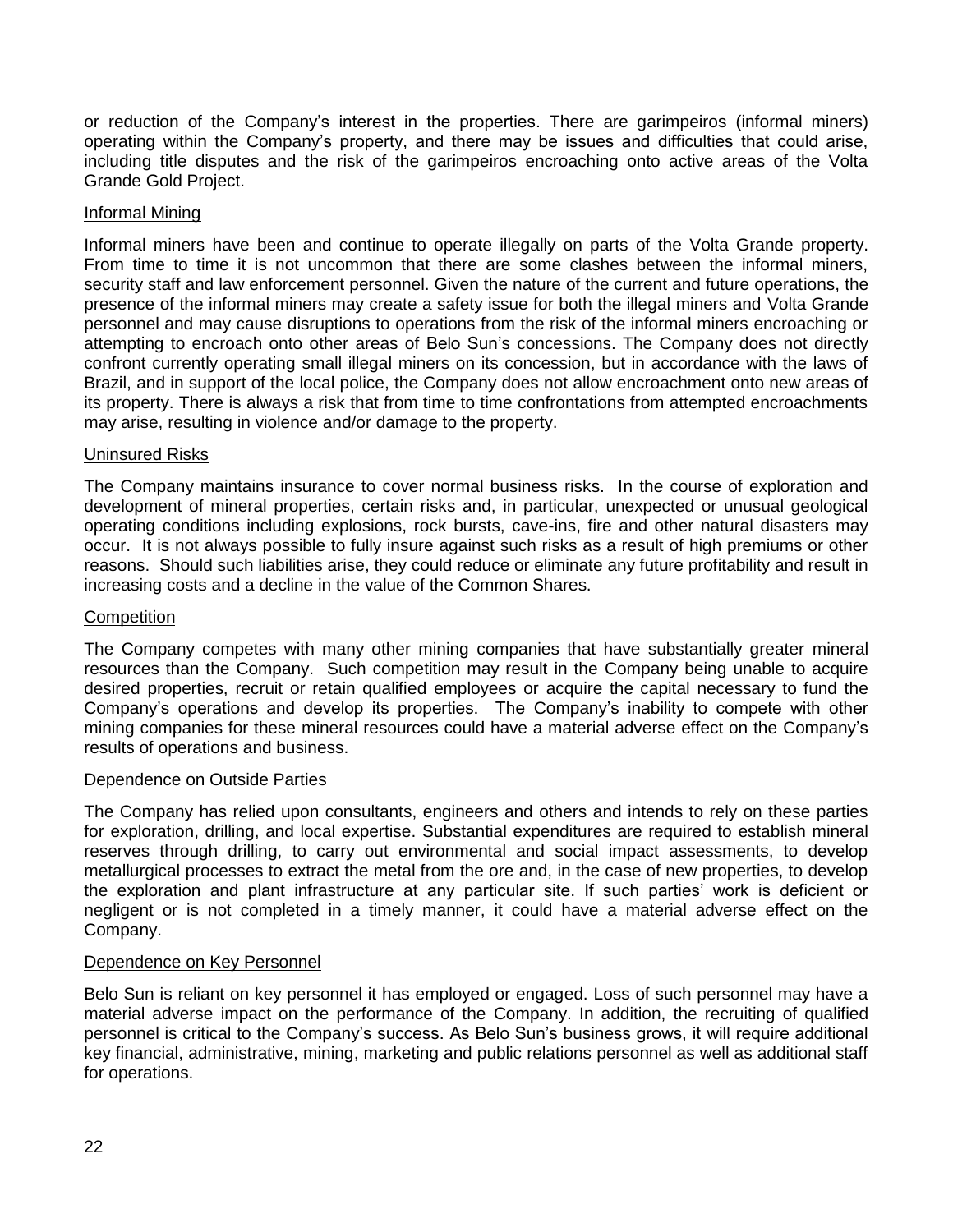# Dependence on Qualified Personnel

Recruiting and retaining qualified personnel in the future is critical to the Company's success. As the Company develops its Volta Grande Gold Project toward commercial production, the need for skilled labour will increase. The number of persons skilled in the exploration and development of mining properties in Brazil is limited and competition for this workforce is intense. The development of the Volta Grande Gold Project and other initiatives of the Company may be significantly delayed or otherwise adversely affected if the Company cannot recruit and retain qualified personnel as and when required.

## **Litigation**

Belo Sun has entered into legal binding agreements with various third parties on a consulting and partnership basis. The interpretation of the rights and obligations that arise from such agreements is open to interpretation and Belo Sun may disagree with the position taken by the various other parties resulting in a dispute that could potentially initiate litigation and cause Belo Sun to incur legal costs in the future. Given the speculative and unpredictable nature of litigation, the outcome of any such disputes could have a material adverse effect on Belo Sun.

## Availability of Reasonably Priced Raw Materials and Mining Equipment

The Company will require a variety of raw materials in its business as well as a wide variety of mining equipment. To the extent these materials or equipment are unavailable or available only at significantly increased prices, the Company's production and financial performance could be adversely affected.

## **Share Price Fluctuations**

The market price of securities of many companies, particularly development stage companies, experience wide fluctuations in price that are not necessarily related to the operating performance, underlying asset values or prospects of such companies. There can be no assurance that fluctuations in the Company's share price will not occur.

# Conflicts of Interest

Certain of the Company's directors and officers serve or may agree to serve as directors or officers of other companies and, to the extent that such other companies may participate in ventures in which the Company may participate, the directors of the Company may have a conflict of interest in negotiating and concluding terms respecting such participation.

#### Foreign Operations

At present, the operations of Belo Sun are located in Brazil. As a result, the operations of the Company are exposed to various levels of political, economic and other risks and uncertainties associated with operating in foreign jurisdiction. These risks and uncertainties include, but are not limited to, currency exchange rates; price controls; import or export controls; currency remittance; high rates of inflation; labour unrest; renegotiation or nullification of existing permits, applications and contracts, land or tax disputes; changes in taxation policies; restrictions on foreign exchanges; changing political condition; currency controls; and governmental regulations that may require the awarding of contracts of local contractors or require foreign contractors to employ citizens of, or purchase supplies from, a particular jurisdiction. Changes, if any, in mining or investment policies or shifts in political attitudes in Brazil or other countries in which Belo Sun conducts business may adversely affect the operations of the Company. The Company may become subject to local political unrest that could have a debilitating impact on operations, and at its extreme, could result in damage and injury to personnel and site infrastructure.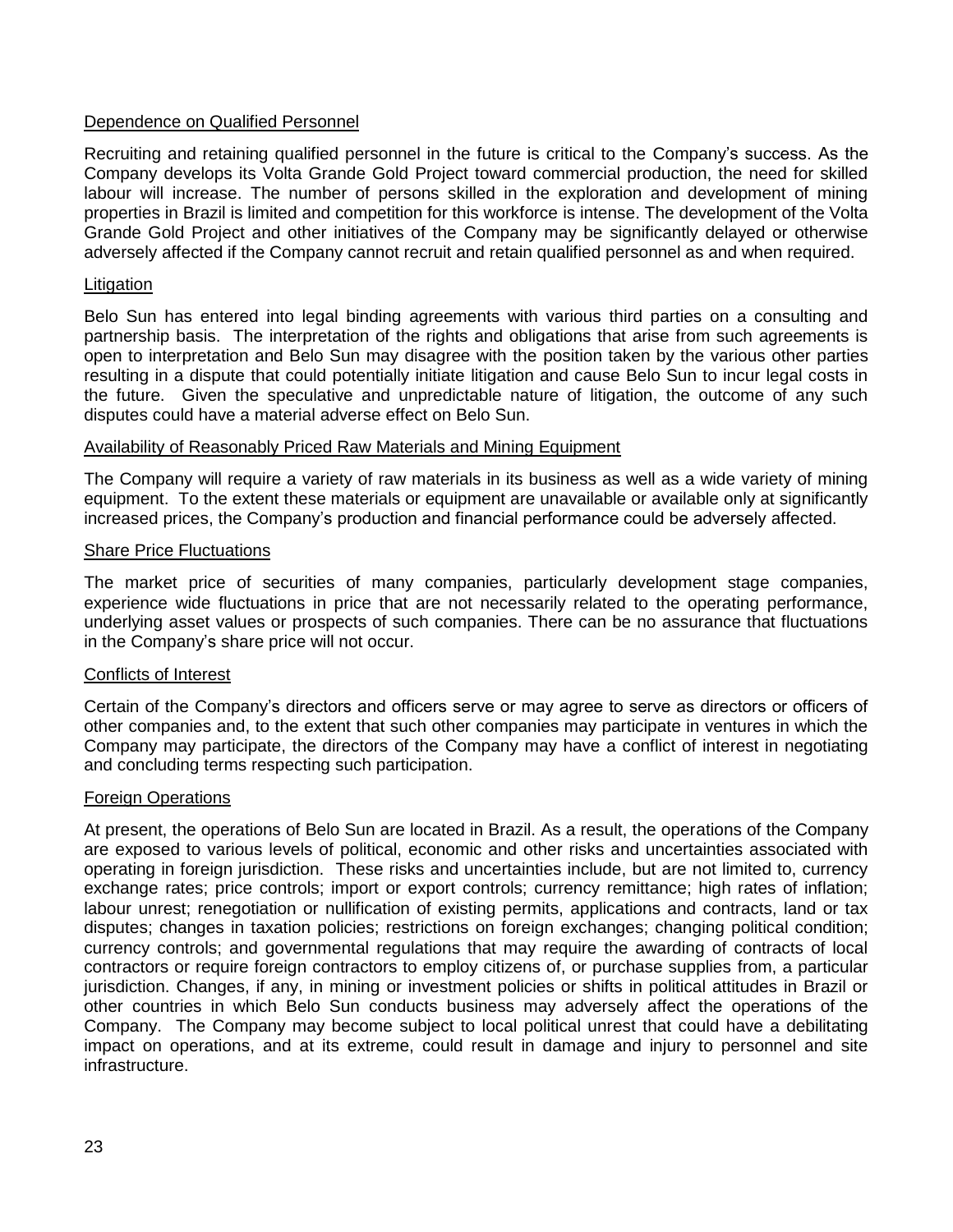Failure to comply with applicable laws and regulations may result in enforcement actions and include corrective measures requiring capital expenditures, installing of additional equipment or remedial actions. Parties engaged in mining operations may be required to compensate those suffering loss or damage by reason of mining activities and may have civil or criminal fines or penalties imposed for violations of applicable laws or regulations.

# **Disclosure Controls and Procedures**

Management of the Company is responsible for establishing and maintaining disclosure controls and procedures. Management has designed such disclosure controls and procedures, or caused them to be designed under its supervision, to provide reasonable assurance that material information relating to the Company, including its consolidated subsidiaries, is made known to the Chief Executive Officer and the Chief Financial Officer by others within those entities.

## Internal Control Over Financial Reporting

Belo Sun's management, including the CEO and CFO, is responsible for establishing and maintaining adequate internal control over financial reporting. Under their supervision, the Company's internal control over financial reporting is a process designed to provide reasonable assurance regarding the reliability of financial reporting and the preparation of financial statements for external purposes in accordance with IFRS. The Company's internal control over financial reporting includes policies and procedures that:

• Pertain to the maintenance of records that, in reasonable detail, accurately and fairly reflect the transactions, acquisitions and dispositions of the assets of the Company;

• Provide reasonable assurance regarding the prevention or timely detection of unauthorized acquisition, use or disposition of the Company's assets that could have a material effect on the annual or interim financial statements.

The CEO and CFO have certified that Internal Controls over Financial Reporting have been designed to provide reasonable assurance regarding the reliability of financial reporting and the preparation of financial statements for external purposes in accordance with IFRS. Management used the criteria set forth by the Committee of Sponsoring Organizations of the Treadway Commission on Internal Control (COSO) Framework to design the Company's internal control over financial reporting. The Audit Committee of the Company has reviewed this MD&A and the consolidated financial statements for the three and six months ended June 30, 2012, and Belo Sun's Board of Directors approved these documents prior to their release.

# Limitations of Controls and Procedures

The Company's management, including the Chief Executive Officer and Chief Financial Officer, believe that disclosure controls and procedures and internal control over financial reporting, no matter how well conceived and operated, can provide only reasonable, not absolute, assurance that the objectives of the control system are met. Further, the design of a control system must reflect the fact that there are resource constraints, and the benefits of controls must be considered relative to their costs. Because of the inherent limitations in all control systems, they cannot provide absolute assurance that all control issues and instances of fraud, if any, within the Company have been prevented or detected. These inherent limitations include the realities that judgments in decision-making can be faulty, and that breakdowns can occur because of simple error or mistake. Additionally, controls can be circumvented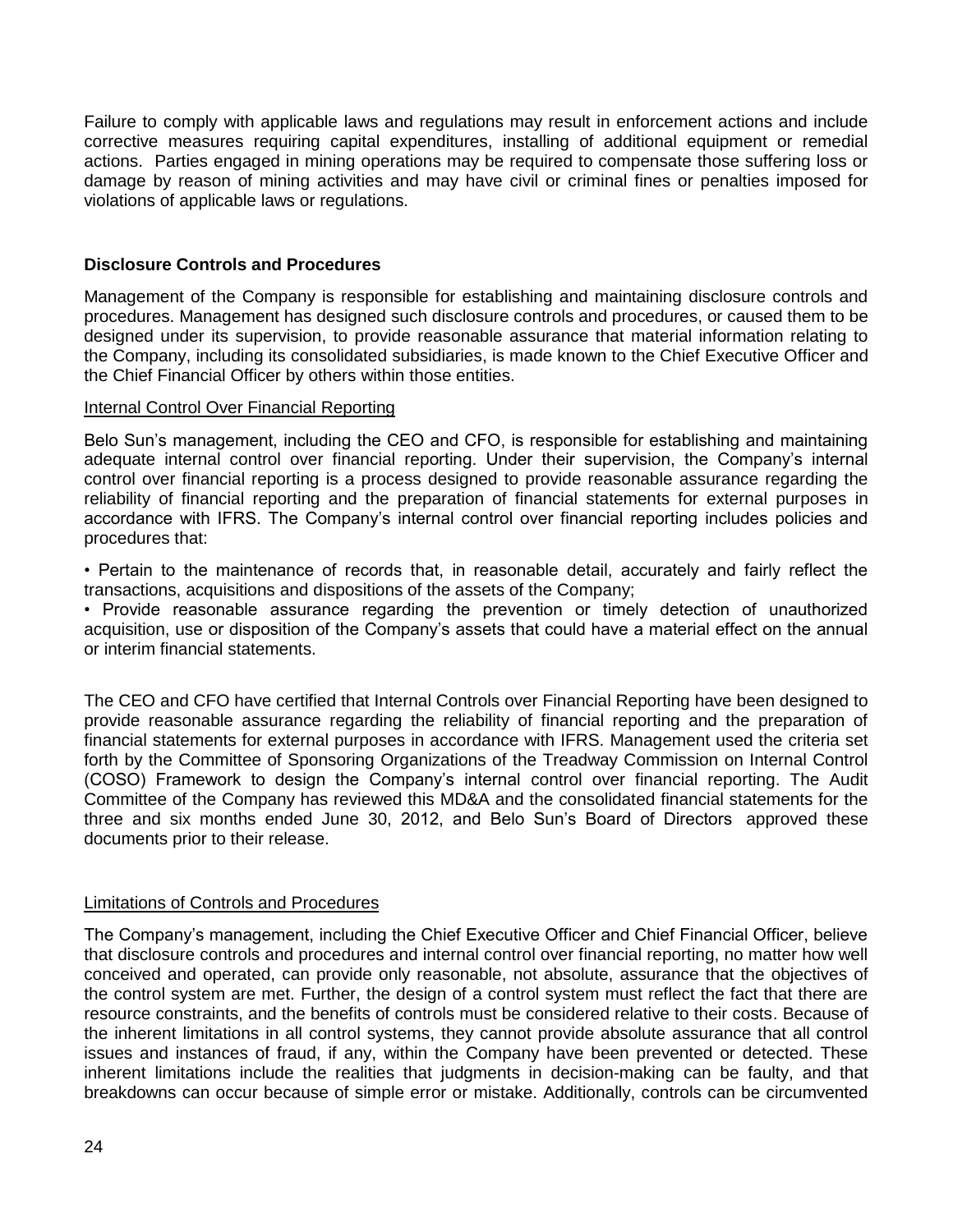by the individual acts of some persons, by collusion of two or more people, or by unauthorized override of the controls. The design of any control system also is based in part upon certain assumptions about the likelihood of future events, and there can be no assurance that any design will succeed in achieving its stated goals under all potential future conditions. Accordingly, because of the inherent limitations in a cost effective control system, misstatements due to error or fraud may occur and not be detected.

# **Significant Accounting Policies**

The Company's significant accounting policies can be found in Note 2 of its annual consolidated financial statements for the twelve months ended December 31, 2012.

## Future Accounting Pronouncements

Certain new standards, interpretations, amendments and improvements to existing standards were issued by the IASB or IFRIC that are mandatory for accounting periods beginning after January 1, 2011 or later periods. Updates are not applicable or are not consequential to the Company have been excluded thereof.

IFRS 7, Financial Instruments – Disclosures ("IFRS 7") was amended by the IASB in October 2010 and provides guidance on identifying transfers of financial assets and continuing involvement in transferred assets for disclosure purposes. The amendments introduce new disclosure requirements for transfers of financial assets including disclosures for financial assets that are not derecognized in their entirety, and for financial assets that are derecognized in their entirety but for which continuing involvement is retained. The amendments to IFRS 7 are effective for annual periods beginning on or after July 1, 2011. The Company has not yet determined the impact of the amendments to IFRS 7 on its financial statements.

IFRS 9, Financial Instruments -- Classification and Measurement ("IFRS 9") was issued November 2009 and contained requirements for financial assets. This standard addresses classification and measurement of financial assets and replaces the multiple category and measurement models in IAS 39 for debt instruments with a new mixed measurement model having only two categories: amortized cost and fair value through profit or loss. IFRS 9 also replaces the models for measuring equity instruments, and such instruments are either recognized at fair value through profit or loss or at fair value through other comprehensive income. This standard is required to be applied for accounting periods beginning on or after January 1, 2013, with early adoption permitted, introduces new requirements for the classification and measurement of financial instruments. Management anticipates that this standard will be adopted in the Company's consolidated financial statements for the period beginning January 1, 2013, with early adoption permitted. The Company has not yet determined the potential impact of the amendments to IFRS 9 on its financial statements.

IFRS 10 Consolidated Financial Statements ("IFRS 10") provides a single model to be applied in the control analysis for all investees, including entities that currently are special purpose entities in the scope of SIC 12. In addition, the consolidation procedures are carried forward substantially unmodified from IAS 27 Consolidated and Separate Financial Statements. The Company intends to adopt IFRS 10 in its financial statements for the annual period beginning January 1, 2013. The Company has not yet determined the impact of the amendments to IFRS 10 on its financial statements.

IFRS 11, Joint Arrangements, establishes the core principle that a party to a joint arrangement determines the type of joint arrangement in which it is involved by assessing its rights and obligations and accounts for those rights and obligations in accordance with that type of joint arrangement. This standard is effective for annual periods beginning on or after January 1, 2013, with early application permitted.